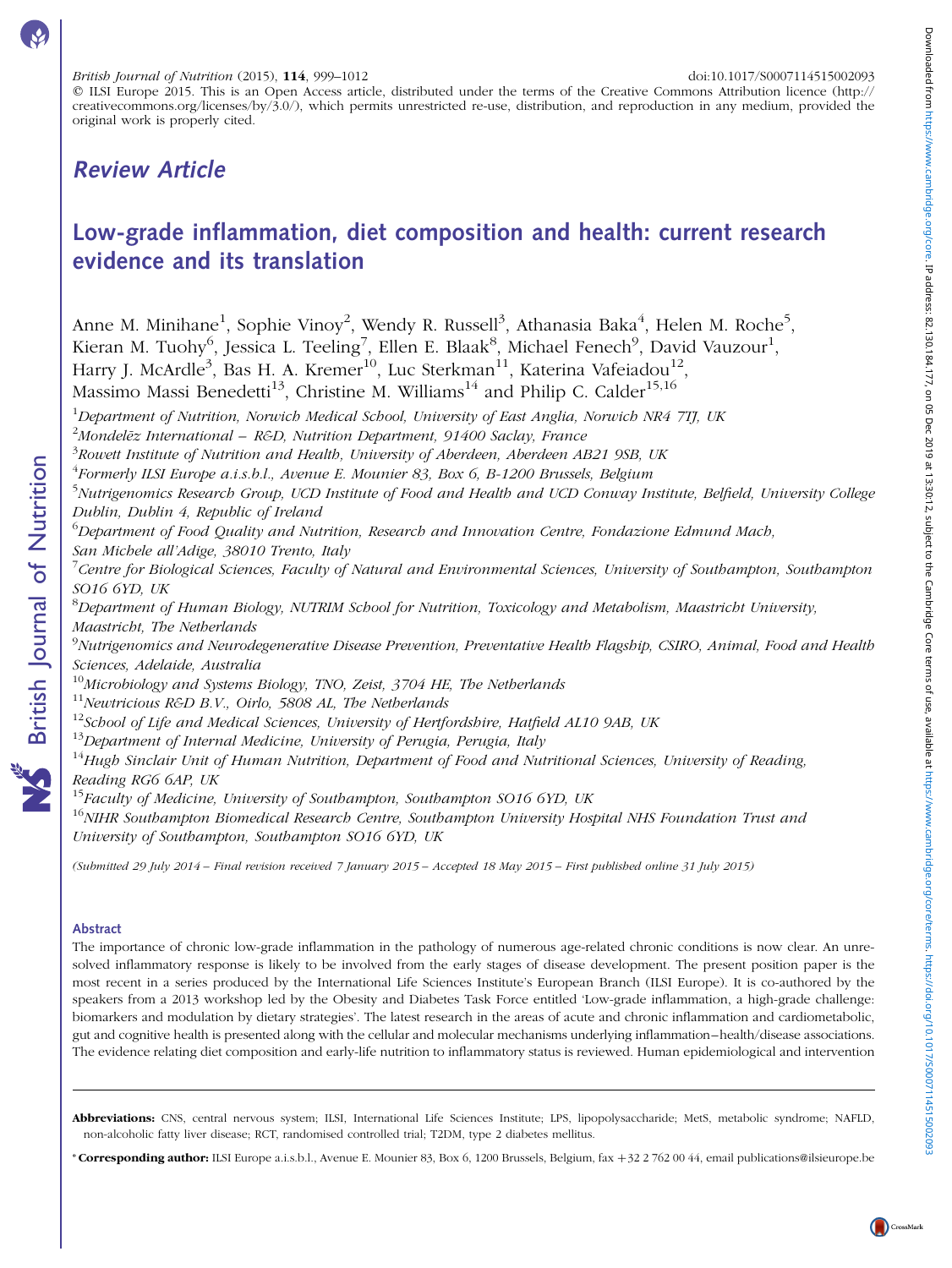**NS** British Journal of Nutrition

data are thus far heavily reliant on the measurement of inflammatory markers in the circulation, and in particular cytokines in the fasting state, which are recognised as an insensitive and highly variable index of tissue inflammation. Potential novel kinetic and integrated approaches to capture inflammatory status in humans are discussed. Such approaches are likely to provide a more discriminating means of quantifying inflammation–health/disease associations, and the ability of diet to positively modulate inflammation and provide the much needed evidence to develop research portfolios that will inform new product development and associated health claims.

### Key words: Low-grade inflammation: Biomarkers: Chronic diseases: Health claims

# Introduction and overview of the focus of the position paper

Inflammation is a central component of innate (non-specific) immunity. In generic terms, inflammation is a local response to cellular injury that is marked by increased blood flow, capillary dilatation, leucocyte infiltration, and the localised production of a host of chemical mediators, which serves to initiate the elimination of toxic agents and the repair of damaged tissue $^{(1)}$ . It is now clear that the termination (alternatively known as resolution) of inflammation is an active process involving cytokines and other anti-inflammatory mediators, particularly lipids, rather than simply being the switching off of pro-inflammatory pathways $(2,3)$ .

Inflammation acts as both a 'friend and foe': it is an essential component of immunosurveillance and host defence, yet a chronic low-grade inflammatory state is a pathological feature of a wide range of chronic conditions, such as the metabolic syndrome (MetS), non-alcoholic fatty liver disease (NAFLD), type 2 diabetes mellitus (T2DM) and  $CVD^{(4,5)}$ . Although the association between inflammation and chronic conditions is widely recognised, the issue of causality and the degree to which inflammation contributes and serves as a risk factor for the development of disease remain unresolved. As will be discussed, part of this uncertainty is due to a general lack of sensitive and specific biomarkers of low-grade chronic inflammation that can be used in human trials<sup>(1)</sup>.

The present article results from an International Life Sciences Institute (ILSI) Europe Workshop held in September 2013 in Granada, Spain entitled 'Low-grade inflammation a high grade challenge: biomarkers and modulation by dietary strategies', and aims to serve as an update to existing reviews in the area of inflammation and health and its assessment and modulation<sup> $(1,6,7)$ </sup>. In particular, the present article will focus on the latest research findings in the areas of inflammation and cardiometabolic, cognitive and gut health, and how early-life nutrition and the macronutrient and plant bioactive composition of the adult diet influence inflammatory processes. It will discuss existing and emerging methods used to quantify inflammatory status in humans. Importantly, the article will identify knowledge gaps and methodological limitations that need to be addressed.

### Exploring the role of inflammation in health and chronic diseases

#### Low-grade inflammation in cardiometabolic disease

The role of inflammation in the early-stage pathophysiology of atherothrombotic events has been recognised for over

20 years. Leucocyte recruitment into the sub-endothelial compartment of damaged arteries initiates a cascade of events mediated by leucocyte-derived inflammatory mediators. In particular, chemokines and cytokines propagate atherosclerosis via (1) increased chemokine production and expression of endothelial adhesion molecules, stimulating further leucocyte recruitment, (2) promoting lipid-laden foam-cell formation, (3) initiating smooth muscle cell proliferation, and (4) inducing plaque instability and eventual rupture<sup> $(8,9)$ </sup>. The ensuing thrombosis is also in large part dependent on the inflammatory status of the ruptured plaque.

In addition to a direct role on events within the arterial wall, inflammation is an important determinant of the multi-organ cardiometabolic dysfunction, and the increased risk of T2DM, NAFLD and CVD associated with obesity<sup>(10)</sup>. Adipose tissue hypertrophy is associated with immune cell infiltration, in particular that of macrophages and T cells, and a local proinflammatory milieu wherein key cytokines including TNF- $\alpha$ , IL-6 and IL-1b impede the insulin signalling cascade to induce insulin resistance<sup> $(11,12)$ </sup>. This ultimately leads to a dysregulation of glucose and lipid metabolism in adipose tissue, skeletal muscle and liver. However, up to 30 % of obese individuals are considered metabolically healthy  $(MHO)^{(13)}$ , and there is evidence to suggest that a lack of the typical elevation in the inflammatory profile associated with obesity may underlie this 'protected' MHO phenotype. For example, in morbidly obese individuals, Barbarroja and co-workers observed mean homeostatic model assessment for insulin resistance (HOMA-IR) scores (insulin sensitivity index) of  $3.31$  and  $11.48$  in subjects with MHO (BMI 55 kg/m<sup>2</sup>) or who were metabolically unhealthy obese (BMI  $56 \text{ kg/m}^2$ ), respectively, which was associated with a 2- to 4-fold greater adipose expression of inflammatory cytokines (TNF- $\alpha$ , IL-1 $\beta$  and IL-6) between the two obese groups $(14)$ .

Inflammation plays a direct role in the progression of NAFLD, the most common liver disorder in Western countries. NAFLD comprises a spectrum of conditions ranging from benign steatosis to non-alcoholic steatohepatitis characterised by hepatocyte injury (hepatocyte ballooning and Mallory bodies) and necroinflammation, and potentially to progressive fibrosis that can lead to cirrhosis<sup> $(15,16)$ </sup>. The pathological progression of NAFLD is considered to have a two-hit basis [\(Fig. 1](#page-2-0)). The first hit, hepatocyte accumulation of fat, is thought to arise due to an increased delivery of fatty acids to the hepatocyte, an increase in hepatocyte fatty acid and TAG synthesis, and decreased fatty acid oxidation. The resultant excess of fat may result in lipotoxicity and a pro-inflammatory and pro-oxidative state (the second hit), which ultimately induces cellular senescence, which, if unchecked,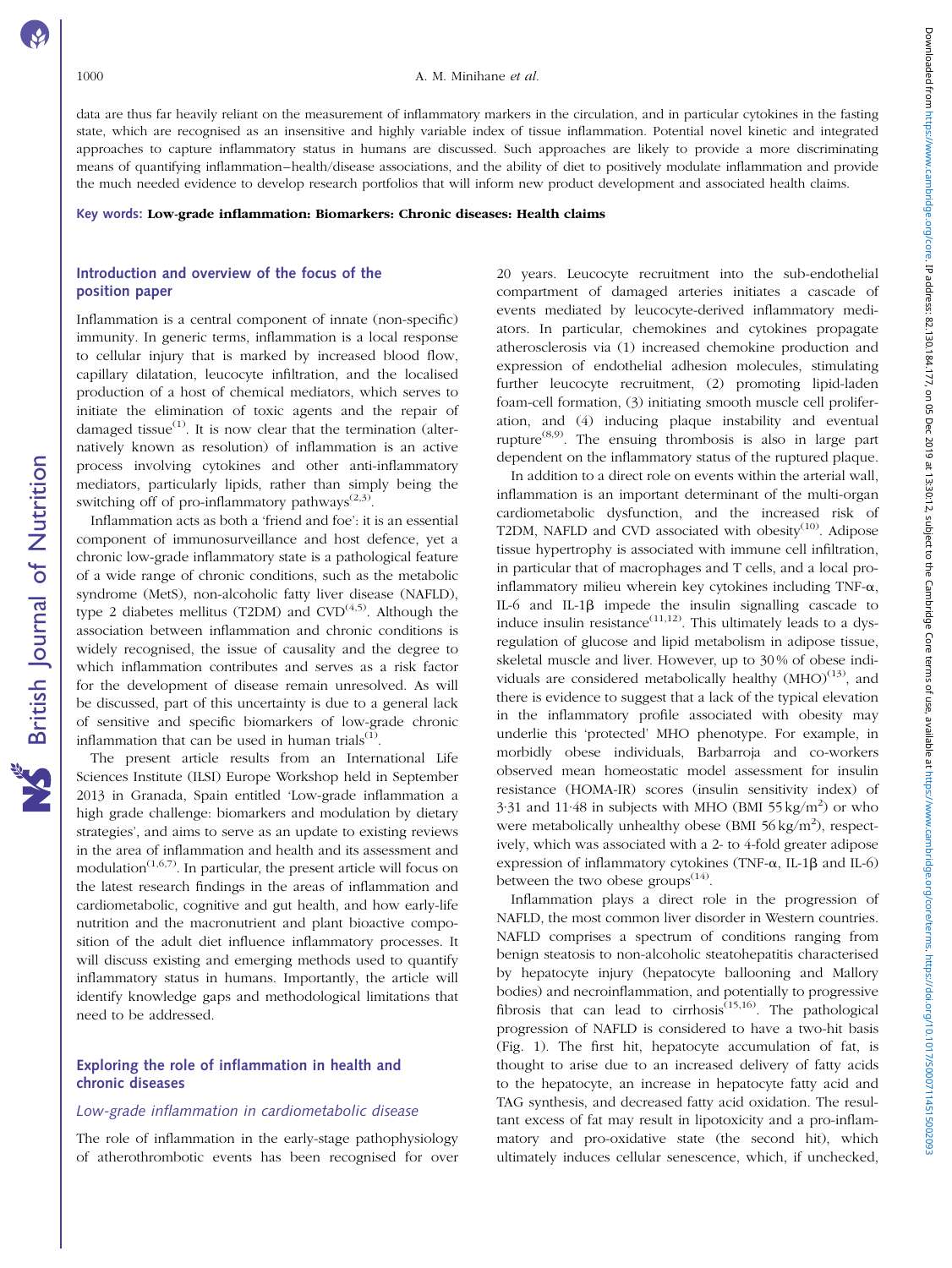**NS** British Journal of Nutrition

<span id="page-2-0"></span>

Fig. 1. Two-hit model of non-alcoholic fatty liver disease. (A colour version of this figure can be found online at http://www.journals.cambridge.org/bjn).

leads to fibrosis and cirrhosis. Hepatic inflammation is mediated via the activation of local macrophages called Kupffer cells. Currently, no medication or surgical procedure has been approved for treating NAFLD or non-alcoholic steatohepatitis with confidence. Considering the overall lack of success in curbing global trends in the prevalence of excess body weight, inflammatory processes are emerging as a strong therapeutic target to reduce the risk of T2DM, CVD and NAFLD in obese individuals.

#### Gut– systemic inflammatory associations

With recent significant advances in the ability to characterise the gut microbiota in increasing detail, comes the recognition of the importance of the microbiota not only in gastrointestinal health, but also in systemic metabolism and cardiometabolic health, with the immune system and inflammatory processes central to gut–systemic tissue 'cross-talk'. The human intestine contains  $1 \times 10^{13}$  to  $1 \times 10^{14}$  bacterial cells, which outnumber human cells by a factor of 10 to 1 and contain approximately 150 times as many genes as the human genome<sup> $(17)$ </sup>. Increasing evidence indicates that the microbiota is significantly altered through the ageing process<sup>(18,19)</sup> and in obesity<sup>(18)</sup>, with a deleterious decline in microbiota 'richness' and gene expression diversity evident in both situations<sup>(18)</sup>.

Gastrointestinal tract–microbiota interactions influence host health, and in particular immune function, by promoting the development and maintenance of the mucosal immune system, protecting against pathogen invasion and maintaining gastrointestinal tract barrier integrity<sup>(20)</sup>. Gut permeability to bacterial lipopolysaccharides (LPS), a potent inflammatory stimulant, appears to be an important trigger for low-grade systemic inflammation. LPS are found on the outer membrane of Gram-negative bacteria such as Proteobacteria (e.g. Escherichia coli), and serve as an endotoxin. In the elderly, a higher count of LPS-producing bacteria in the colon, along with a lower abundance of bifidobacteria<sup>(21,22)</sup>, a combination which is thought to promote increased gut permeability<sup>(21)</sup>, is likely to lead to higher plasma levels of LPS (termed metabolic endotoxaemia). Through the interaction with Toll-like receptor 4 on mononuclear cells, microbiota-derived LPS may be an important trigger in the development of inflammation and metabolic diseases<sup> $(23)$ </sup>. In a recent dietary intervention study in male C57Bl/6 mice, the alteration in microbiota profiles as a result of a high-fat diet was strongly associated with gut permeability, endotoxaemia and adipose tissue inflammation $(24)$ .

In addition to its role in low-grade inflammatory cardiometabolic conditions, emerging evidence is suggesting that the gut microbiota can influence the risk of high-grade autoimmune inflammatory conditions such as type 1 diabetes mellitus, coeliac disease, inflammatory bowel disease and rheumatoid arthritis<sup>(25–27)</sup>, the incidence of which has risen dramatically since the 1940s. These conditions are now thought to affect  $5-10\%$  of those in Western societies<sup>(28)</sup>. Certain members of the gut microbiota have been shown to induce mimics of human antigens and trigger the production of autoantibodies responsible for aberrant immune responses to normal human proteins and hormones including leptin, peptide YY and ghrelin<sup> $(29)$ </sup>. It is not unreasonable to speculate that the adverse impact of the energy-dense, nutrient-poor Western-style diet on human gut microbiota and immune system, which have both been finely tuned and honed by high-fibre, high-polyphenol traditional diets over the millennia, may therefore be an important contributor to the environmental stimuli that trigger and progress autoimmune conditions<sup> $(30)$ </sup>. A possible starting point when discussing the underlying mechanisms by which diets rich in whole plant foods or fermentable fibres can have an impact on immune function and tolerance may be the recent demonstration that butyrate, an important fermentation end product produced by the gut microbiota from fibre, controls human dendritic cell maturation, a key process in immune homeostasis, since dendritic cells are considered as 'gate keepers' of the immune system $(31,32)$ . In addition, butyrate induces murine peripheral regulatory T-cell generation<sup> $(33)$ </sup>, acetate affects neutrophil chemotaxis and oxidative burst, butyrate inhibits adipocyte– macrophage inflammatory interactions<sup> $(34)$ </sup>, and propionate reduces the inflammatory output of adipose tissue<sup>(35)</sup>. Probiotic, fibre or polyphenol up-regulation of microbial activities that control both the quantity and profile of bile acids returning to the liver via the enterohepatic circulation with their subsequent regulation of farnesoid X receptor and TGR5 is also emerging as an important pathway linking the gut microbiota with extra-intestinal physiological/immune function<sup> $(33,36,37)$ </sup>.

### Low-grade systemic inflammation and neuroinflammation

Communication between the systemic immune system and the central nervous system (CNS) is a critical but often overlooked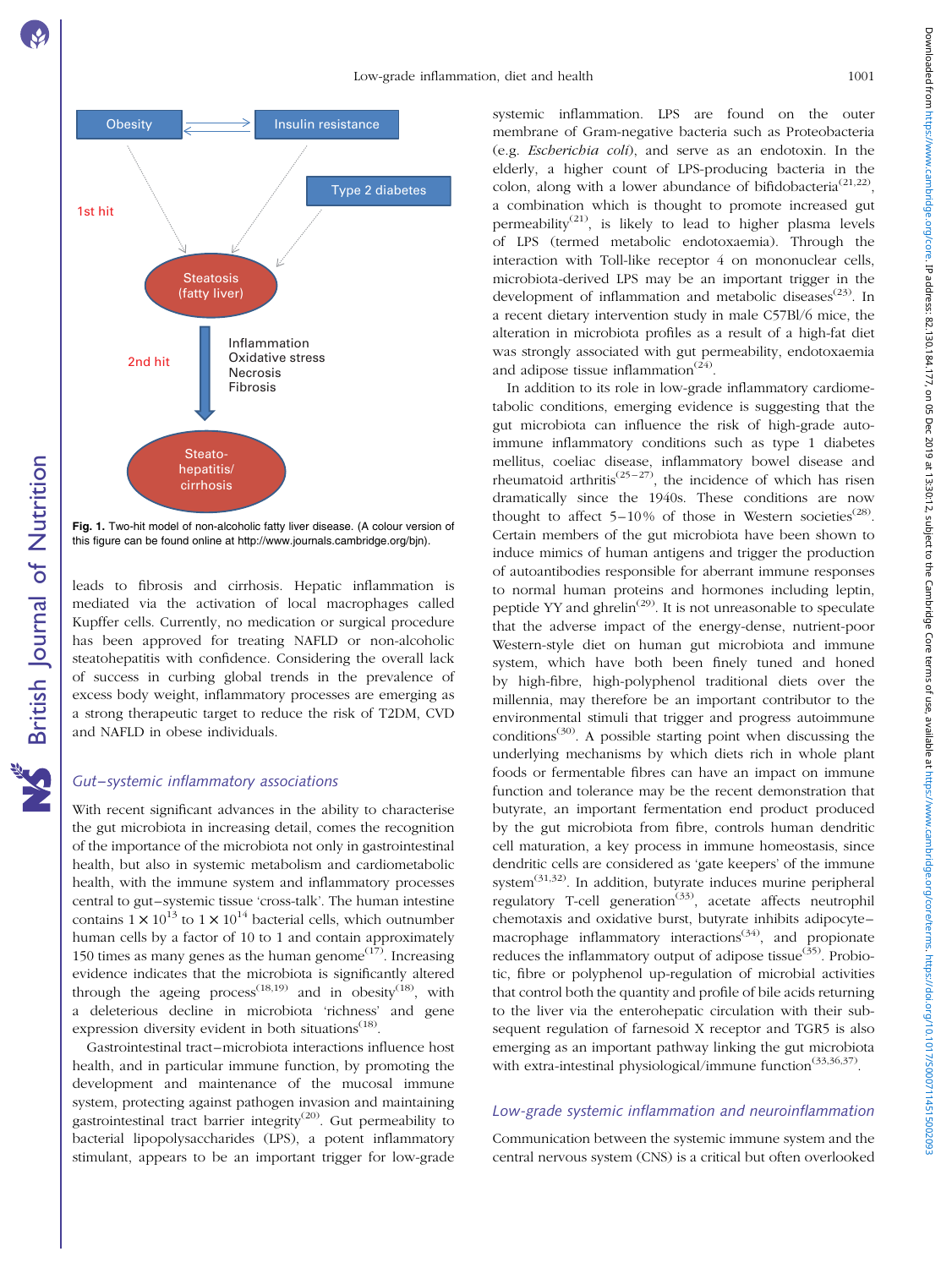**NS** British Journal of Nutrition

component of the inflammatory response to tissue injury, disease or infection. Activation of highly conserved neuronal and hormonal communication pathways in mammals drives diverse CNS-regulated components of the inflammatory response, including fever, neurogenic inflammation, descending anti-inflammatory mechanisms and a coordinated set of metabolic and behavioural changes, including fatigue, anhedonia, depression and mild cognitive impairment. These behavioural changes are collectively referred to as 'sickness behaviour'(38–40). Experimental studies have provided evidence that activation of microglia, the macrophages of the CNS, as well as the cerebral vasculature, plays a key role in the development of these behavioural changes, by inducing pro-inflammatory mediators, such as IL-1 $\beta$ , TNF- $\alpha$  and PGE<sub>2</sub> in the  $CNS^{(38, 41, 42)}$ .

Much of what we know is derived from studies using mimetics of bacterial and viral infection. Depending on the stimulus used, these mimetics induce a transient response in otherwise healthy subjects; for example, administration of LPS results in enhanced production of IL-6 (approximately 80-fold) and IL-1 $\beta$  (approximately 4-fold), peaking at 3h after a challenge and returning to baseline at  $24 h^{(32)}$ . CNS responses to (patho)physiological stimuli, such as genuine infections or low-grade inflammation as a result of the MetS, are less well described.

Development of sickness behaviour in response to an infection is part of the normal response to fighting infection, and can occur during low-grade sub-pyrogenic inflammation $^{(41)}$ ; however, these adaptive responses are not always harmless. Microglia have a very low turnover, and it has been suggested that these long-lived cells have an innate memory, resulting in a prolonged and heightened response under neuroinflammatory conditions<sup> $(43)$ </sup>. A normal part of the homeostatic signalling from the periphery to the brain, therefore, has the potential to have a profound impact on brain disease initiation or progression<sup> $(44,45)$ </sup>. In a recent prospective clinical study, Alzheimer's disease patients were followed for 6 months and assessed for the presence of circulating cytokines, episodes of microbial infection and cognitive decline. Patients with both high levels of TNF- $\alpha$  (>4·2 pg/ml) at baseline and microbial infection during the assessment period showed a 4-fold greater cognitive decline, relative to patients with low levels of TNF- $\alpha$  (<2·4 ng/ml) at baseline and no infections<sup>(46)</sup>. Raised serum levels of TNF- $\alpha$  and IL-6, but not CRP, are also associated with increased frequency of other common neuropsychiatric symptoms observed in Alzheimer's disease patients, including apathy, anxiety, depression and agitation $(47)$ .

Recently, the effects of LPS and a real infection (Salmonella typhimurium) on cerebral endothelial and microglial activation were compared. While LPS administration resulted in a robust but transient neuroinflammatory response, a genuine infection induced a prolonged pro-inflammatory cytokine response in the CNS, leading to microglial priming<sup>(48)</sup>.

A detailed consideration of the impact and mechanistic basis for the association between neuroinflammation and neuronal and overall CNS function, cognition and the risk of age-related cognitive decline and dementia is outside the scope of the present review, and has been the topic of many recent expert review articles<sup>(49-54)</sup>.

Collectively, these data highlight inflammatory pathways as important targets for strategies promoting healthy brain ageing and reducing the risk of age-related cognitive decline.

#### Dietary modulation of low-grade inflammation

There is a substantial amount of evidence to suggest that many foods, nutrients and non-nutrient food components modulate inflammation both acutely and chronically $(1,6)$ . However, dietary studies have been typically limited to measuring a small number of blood markers of inflammation, often in the fasting state, and these may not necessarily reflect inflammation in tissue compartments or what happens in response to inflammatory challenges. This presents a significant limitation to our understanding of diet/nutrient–inflammation interactions. Previous ILSI Europe activities have dealt extensively with the food/nutrition–inflammation interaction<sup> $(6,7)$ </sup>, and it is beyond the scope of the present review to provide a systematic or extensive coverage of this area. Instead, some specific examples will be discussed.

#### Dietary fats and inflammation

Dietary fatty acids may affect inflammatory processes through effects on body weight and adipose tissue mass and via an impact on membrane and lipid raft composition and function. Within the cell, membrane-derived fatty acids and their derivatives can influence inflammation by serving as modulators of NF- $\kappa$ B and PPAR- $\alpha/\gamma$  transcription factor pathways<sup>(55)</sup>, and as precursors for a host of eicosanoid and docosanoid oxidation products produced via the action of epoxygenases, lipoxygenases and cyclo-oxygenases<sup>(56)</sup>. Also, recent advances in the field have uncovered NLRP3 (NACHT, LRR and PYD domains-containing protein 3) inflammasome activation and IL-1b signalling as a key sensor of SFA-mediated metabolic stress in obesity and T2DM<sup>(57)</sup> and EPA- and DHA-derived resolvins and protectins that actively ameliorate a pro-inflammatory state<sup>(58)</sup>. Obesity significantly reduced DHA-derived 17-hydroxydocosahexaenoic acid, a resolvin D1 precursor, and protectin D1 in adipose tissue, which may in turn have pro-inflammatory consequences<sup>(59)</sup>. Also, dietary EPA/DHA supplementation within an obesogenic dietary challenge restored endogenous adipose resolvin and protectin biosynthesis, concomitant with attenuated adipose inflammation and insulin resistance<sup> $(59)$ </sup>. An elegant human study showed that a relatively high dose of LC  $n-3$  PUFA augmented antiinflammatory eicosanoid secretion and attenuated inflammatory gene expression in the subcutaneous adipose tissue of severely obese non-diabetic patients<sup>(60)</sup>. Thus, there is much recent information on novel mechanisms of action by which dietary fatty acids of different classes influence inflammatory processes, some acting in pro-inflammatory and others in anti-inflammatory or inflammation-resolving ways.

There is some evidence, albeit not always consistent, for pro-inflammatory effects of dietary  $SFA^{(1)}$ . Much of this evidence comes from either in vitro or cross-sectional studies,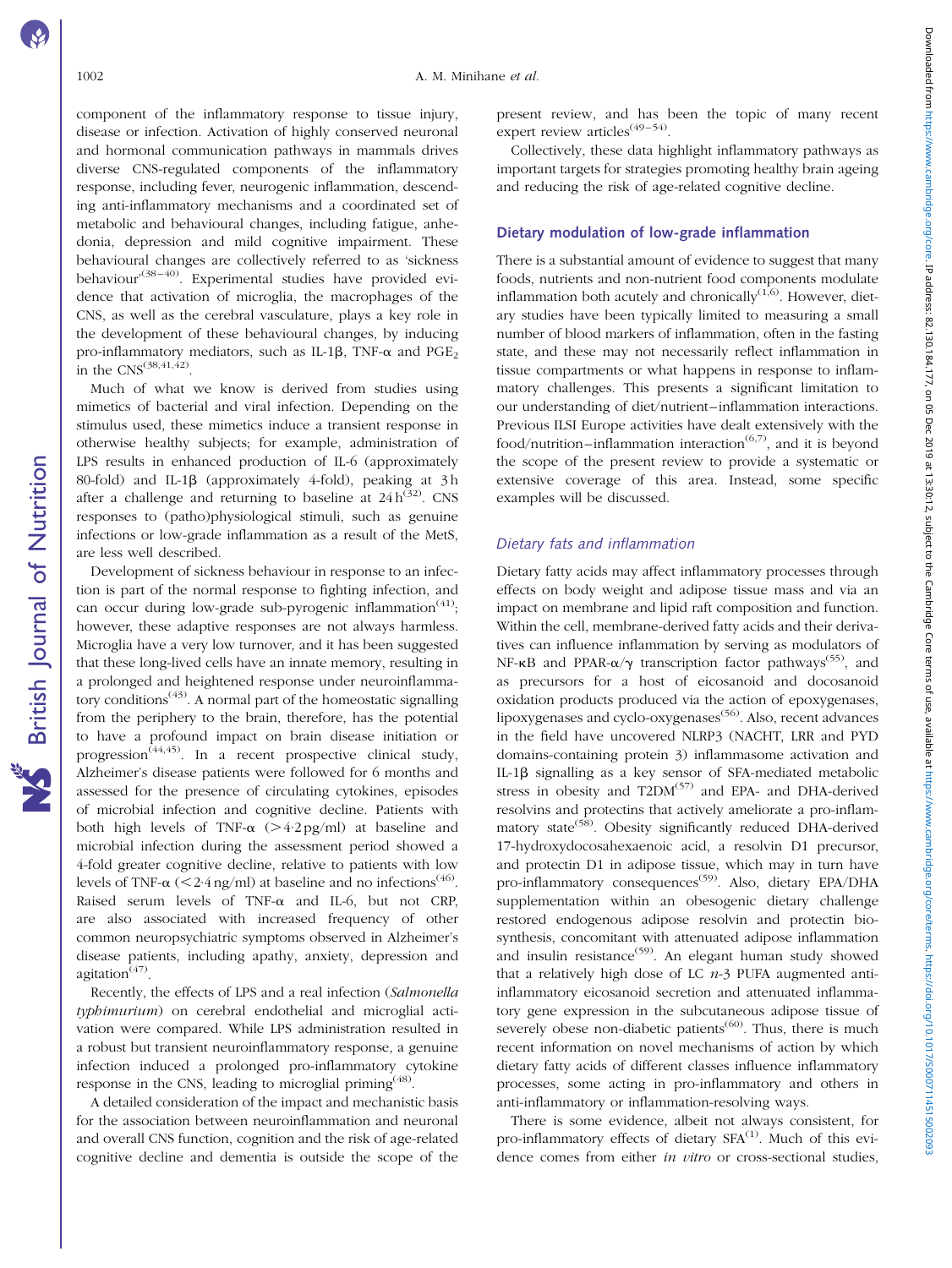and there are limited randomised controlled trial (RCT) examining changes in SFA intake and inflammation in humans. The LIPGENE RCT investigated the effects of substituting dietary SFA with MUFA or as part of a low-fat diet, with or without LC  $n-3$  PUFA supplementation, in subjects with the Met $S^{(61)}$ . While a low-fat  $n-3$  PUFA-enriched diet significantly reduced the risk of the Met $S^{(62)}$ , modifying dietary fat had no significant effect on key biomarkers of cardiometabolic risk including insulin sensitivity and the plasma inflammatory markers assessed<sup>(63)</sup>. However, there was clear modulation of NF-kB-mediated inflammation and oxidative stress in the postprandial state according to lipid composition<sup> $(64,65)$ </sup>. This lack of impact of LC  $n-3$  PUFA on the fasting plasma inflammasome in humans<sup>(66)</sup> is in line with previous human studies<sup>(63,67)</sup>, but contradicts the effects observed in a wide variety of cell and animal models. However, as will be discussed in the section 'Translating research into public health benefit and novel products', it is difficult to know whether the output from these RCT truly demonstrates a lack of efficacy or reflects insufficient dose and/or duration or poor selection of fasting plasma biomarkers of inflammation, which are insensitive to physiologically meaningful changes occurring in key metabolic tissues such as the liver and adipose tissue.

As with other common phenotypes, there is evidence emerging that the associations between dietary fat composition and inflammation are influenced by common gene variants<sup> $(68)$ </sup>. In the LIPGENE study, SNP in the genes encoding the antiinflammatory peptide adiponectin (ADIPOQ) and its receptor (ADIPOR1) have been shown to interact with SFA to modulate the effect of dietary fat modification on insulin resistance<sup>(69)</sup>, and using a case–control approach, it was observed that a common SNP of the C3 gene was related to the risk of the MetS, but more importantly, the impact of this was greatly accentuated by high plasma levels of  $SFA^{(70)}$ . Also, the combination of polymorphisms in genes encoding IL-6, lymphotoxin  $\alpha$  (LTA) and TNF- $\alpha$  had an additive effect, which interacted with plasma fatty acid status to modulate the risk of the MetS<sup>(71)</sup>. Grimble *et al.*<sup>(72)</sup> demonstrated that the ability of LC  $n-3$  PUFA to decrease TNF- $\alpha$  production is influenced by inherent TNF- $\alpha$  production and by polymorphisms in the  $TNF-\alpha$  and  $LTA$  genes.

British Journal of Nutrition

**NS** British Journal of Nutrition

Inflammation in the postprandial state is likely to contribute to the pathological impact of exaggerated postprandial lipaemia<sup>(73)</sup>. Although there has been some investigation of the impact of meal fatty acid composition on non-fasting inflammatory biomarkers, the data thus far remain inconsist $ent^{(73)}$ . It has been reported that in overweight men, plasma IL-6, TNF- $\alpha$  and soluble vascular adhesion molecule-1 concentrations decreased after an  $n-6$  PUFA-rich meal, while markers were increased after a SFA-rich meal<sup> $(74)$ </sup>. In contrast, Manning et  $al^{(75)}$  showed that high-fat meals increased IL-6, independent of the type of fatty acid, and had no impact on IL-8 and TNF- $\alpha$  concentrations.

#### Dietary carbohydrates and inflammation

Besides postprandial lipaemia, postprandial glucose is an independent predictor of diabetes and CVD, an effect which may be mediated through oxidative stress and inflammation<sup> $(76)$ </sup>. Importantly, there appears to be no glycaemic threshold for reduction of either microvascular or macrovascular complications. The progressive relationship between plasma glucose and the risk of CVD extends well below the diabetic threshold $^{(77,78)}$ .

Acute glucose variations from peaks to nadirs include postprandial glucose excursions that can be described by two components. The first component, which is the duration of the postprandial glucose increment, is a major contributor to chronic sustained hyperglycaemia, while the second component, which is the magnitude of the postprandial rise, is more often a reflection of glucose variability. It is difficult to discriminate between the contributions of these two components of dysglycaemia. It seems that both contribute to the two main mechanisms that lead to diabetic and cardiovascular complications, namely excessive protein glycation and activation of oxidative stress and inflammation.

Although mechanistic evidence indicates a positive correlation between the glycaemic index and load of the diet and low-grade inflammation, intervention studies, to date, do not convincingly support this. Hu et  $al^{(79)}$  observed a stepwise relationship between dietary glycaemic index and oxidative stress markers in healthy adults. Furthermore, high-glycaemic index carbohydrates increase NF-kB activation and NF-kB binding in mononuclear cells of young, lean healthy subjects<sup>(80)</sup>. Diets low in glycaemic load and high in whole grains may have a protective effect against systemic inflammation in diabetic patients, as reviewed elsewhere<sup>(81)</sup>. Consistent with this, epidemiological studies have shown an inverse relationship between dietary fibre and CRP levels. Both the DASH diet (naturally high in fibre, i.e. 30 g fibre/d) and a fibre-supplemented usual diet (30 g psyllium fibre/d) decreased CRP concentrations in lean normotensive subjects<sup>(82)</sup>. In contrast, a high-carbohydrate, low-fat diet with a relatively high dietary fibre and complex carbohydrate content, within the context of a lifestyle intervention programme, has been shown to reduce diabetes incidence in the long term by  $50\%^{(83)}$ . The prominent role of the type of carbohydrate has also been illustrated in studies showing that dietary carbohydrate modification, i.e. an oat/wheat/ potato diet, up-regulated sixty-two genes related to stress, cytokine–chemokine-mediated immunity and IL pathways compared with a rye–pasta diet $^{(84)}$ . These differences in the inflammatory response have been ascribed to differences in the early insulin response and the resultant late hypoglycaemia in the oat/wheat/potato group.

Taken together, studies have suggested that healthy eating patterns characterised by reduced postprandial glycaemia and lipaemia are associated with reduced concentrations of markers of low-grade inflammation.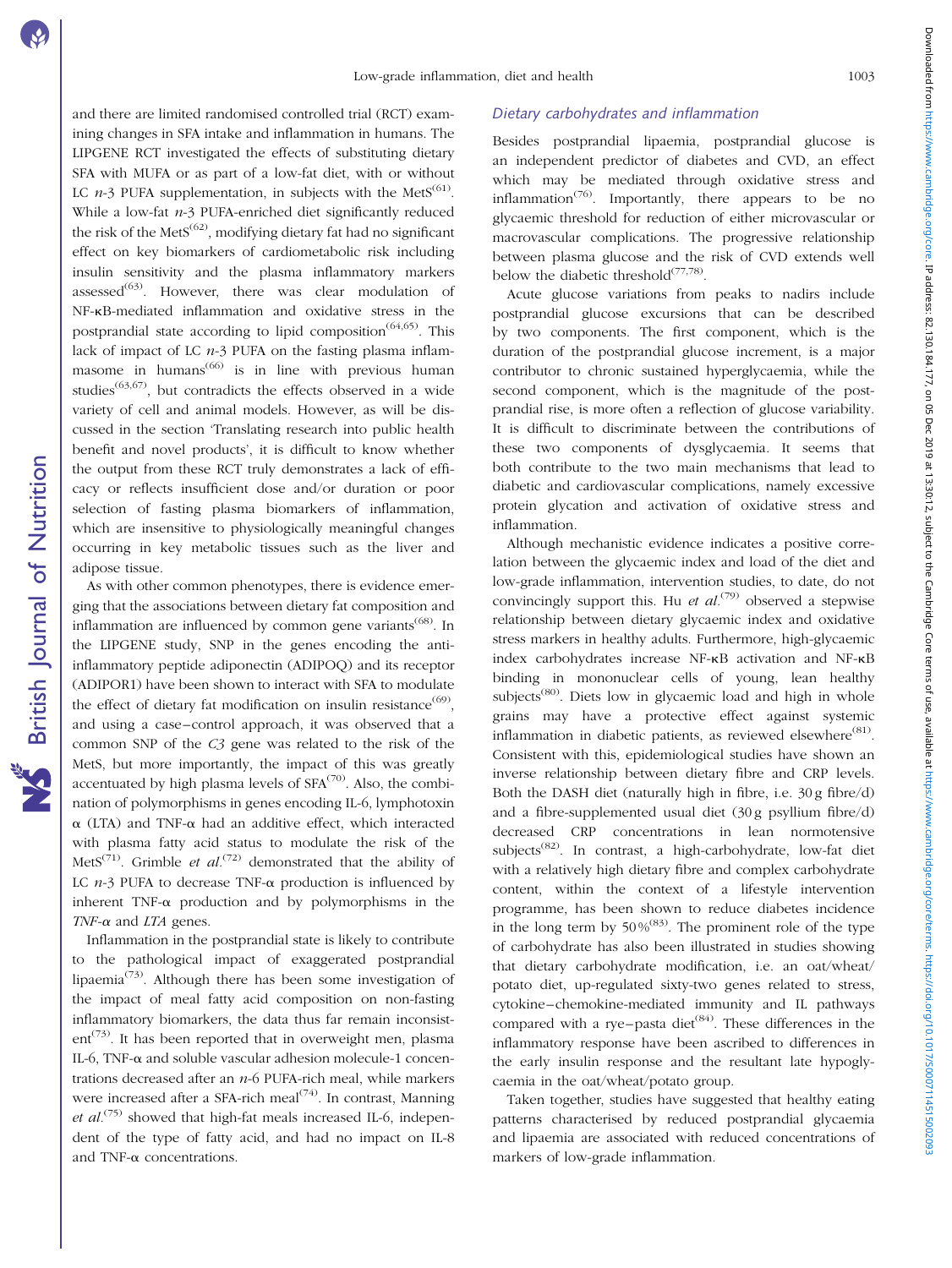**NS** British Journal of Nutrition

## Plant bioactive compounds and inflammation

Recent prospective cohort data suggest that improved cognitive function and a reduced risk of age-related neurodegenerative diseases, associated with increased fruit and vegetable intake $^{(85-87)}$ , may be in large part attributable to intake of specific flavonoids<sup> $(87)$ </sup>, and may involve an effect on inflammatory processes (Table 1). In particular, increased consumption of total flavonoids was positively associated with episodic memory in middle-aged adults<sup>(88)</sup> and with a reduced rate of cognitive decline in adults aged 70 years and over $(89)$ . The anthocyanin group of flavonoids, with certain soft fruits providing the most significant dietary source, has emerged as being particularly potent. In the Nurses' Health Cohort, greater intakes of blueberries and strawberries were associated with slower rates of cognitive decline, with a high intake of soft fruits estimated to delay cognitive ageing by up to  $2.5$  years<sup>(90)</sup>. Furthermore, a large cross-sectional study has also indicated that total flavonoid intake is inversely correlated with serum CRP concentrations<sup> $(91)$ </sup>. In support of this association, a number of dietary intervention studies have provided evidence that dietary flavonoids are capable of modulating inflammatory cytokines (e.g.  $TNF-\alpha$ ) and  $CRP$ production<sup>(91–94)</sup>. However, there are relatively few human RCT investigating the anti-inflammatory and cognitive effects of flavonoids (Table 1).

Although the effects of flavonoids were originally ascribed to an antioxidant action, it is now clear that levels achieved in biological tissues may not be sufficient to act in this way. Evidence indicates that flavonoids are capable of acting in a number of other ways that may result in their targeting of inflammation, including (1) the modulation of intracellular signalling cascades that control neuronal survival, death and differentiation; (2) an impact on gene expression and (3) interacting with the mitochondria<sup>(95-98)</sup>. In particular, emerging evidence suggests that dietary flavonoids may exert neuroprotective effects by suppressing the activation of microglia, which mediate inflammatory processes in the CNS (see the earlier section). Although rather complex, the main antiinflammatory properties of flavonoids include (1) an inhibitory role in the release of cytokines, such as  $IL-1\beta$  and TNF- $\alpha$ , from activated microglia; (2) an inhibitory action against inducible NO synthase induction and subsequent NO production in response to glial activation; (3) an ability to inhibit the activation of NADPH oxidase and subsequent generation of reactive oxygen species in activated glia; and (4) a capacity to down-regulate the activity of pro-inflammatory transcription factors, such as NF-kB, through their influences on a number of glial and neuronal signalling pathways(99,100). However, almost all mechanistic studies have been carried out *in vitro* at rather supraphysiological concentrations, with limited research on animal models and scarce data from human RCT.

# Early-life nutrition and inflammation

During development, the human embryo and fetus undergo an enormously complex series of changes in both cell type

|                                     | Table 1. Dietary flavonoids and inflammation: evidence from epidemiological and intervention studies                                                                   |                                                         |                                                                                      |                                                                                                                                                                              |
|-------------------------------------|------------------------------------------------------------------------------------------------------------------------------------------------------------------------|---------------------------------------------------------|--------------------------------------------------------------------------------------|------------------------------------------------------------------------------------------------------------------------------------------------------------------------------|
| Reference                           | Subject description                                                                                                                                                    | Product                                                 | Dosage/duration of intake                                                            | Results                                                                                                                                                                      |
| Chun et al. <sup>(91)</sup>         | 8335 men and women, age<br>19 years and over                                                                                                                           | <b>Total flavonoid</b>                                  | Dietary intake                                                                       | Reduced plasma concentrations of CRP (25-30%) in flavonoid<br>consumers v. non-consumers                                                                                     |
| Landberg et al. <sup>(139)</sup>    | 1194-1598 women                                                                                                                                                        | Flavonoid-rich foods                                    | Dietary intake                                                                       | Reduced plasma concentrations of CRP (21 %), IL-18 (20 %) and<br>TNF-R2 (8%) for $\geq$ 1 servings/d v. $<$ 1 serving/month                                                  |
| Edirisinghe et al. <sup>(140)</sup> | Twenty-four overweight<br>men and women                                                                                                                                | Strawberry anthocyanins                                 | Single dose/6h                                                                       | Reduced concentrations of CRP (13%) and IL-6 (16%),<br>6h following a high-carbohydrate, moderate-fat meal,<br>but no results observed for TNF- $\alpha$ and IL-18           |
| Steptoe et al. <sup>(141)</sup>     | Thirty-seven non-smoking men,<br>age 18-55 years                                                                                                                       | Black tea                                               | 1050 mg tea extract/6 weeks                                                          | plasma CRP concentrations (mean 0-76 v. 0-97 mg/l) in the<br>Decreased platelet activation (mean 5-84 v. 6-60%) and<br>treatment group v. placebo group                      |
| Karlsen et al. <sup>(142)</sup>     | 120 men and women,<br>age 40-74 years                                                                                                                                  | bilberries and blackcurrant<br>Anthocyanin extract from | 300 mg/d for 3 weeks                                                                 | and RANTES (15%) in the treatment group v. placebo group,<br>Decreased plasma concentrations of IL-8 (25%), IFN-a (15%)<br>but no results observed for CRP                   |
| Oyama et al. <sup>(92)</sup>        | Thirty healthy smokers,<br>mean age 37 years                                                                                                                           | Green tea catechins                                     | Control dose 0 mg, middle dose<br>80 mg and high dose 580 mg;<br>2-week intervention | Decreased concentrations of 8-OHdG (20%), IL-6 (42%) and<br>soluble Fas (25 %) in the high-dose group v. catechin-tree<br>group at day 14, but no results observed for IL-18 |
| Widlansky et al. <sup>(143)</sup>   | Sixty-six men and women,                                                                                                                                               | Black tea                                               | 900 ml/d for 4 weeks                                                                 | No effects observed for plasma CRP and urinary 8-OHdG                                                                                                                        |
| Mellen et al. <sup>(144)</sup>      | Fifty men and women with<br>average age 54 years<br>coronary disease,                                                                                                  | Muscadine grape seeds                                   | 1300 mg/d for 4 weeks                                                                | No effects observed for plasma CRP and IL-6 concentrations<br>concentrations                                                                                                 |
| Heinz et al. <sup>(145)</sup>       | 20 women, age 30-79 years<br>mean age 58 years                                                                                                                         | Quercetin                                               | 500-1000 mg/d for 12 weeks                                                           | No effects observed for plasma IL-6 or TNF- $\alpha$ concentrations                                                                                                          |
|                                     | CRP, C-readive protein; TNF-R2, TNF receptor 2; IFN-x, interferon-x; RANTES, regulated on activation, normal T-cell expressed and secreted; 8-OHdG, 8-hydroxydenosine. |                                                         |                                                                                      |                                                                                                                                                                              |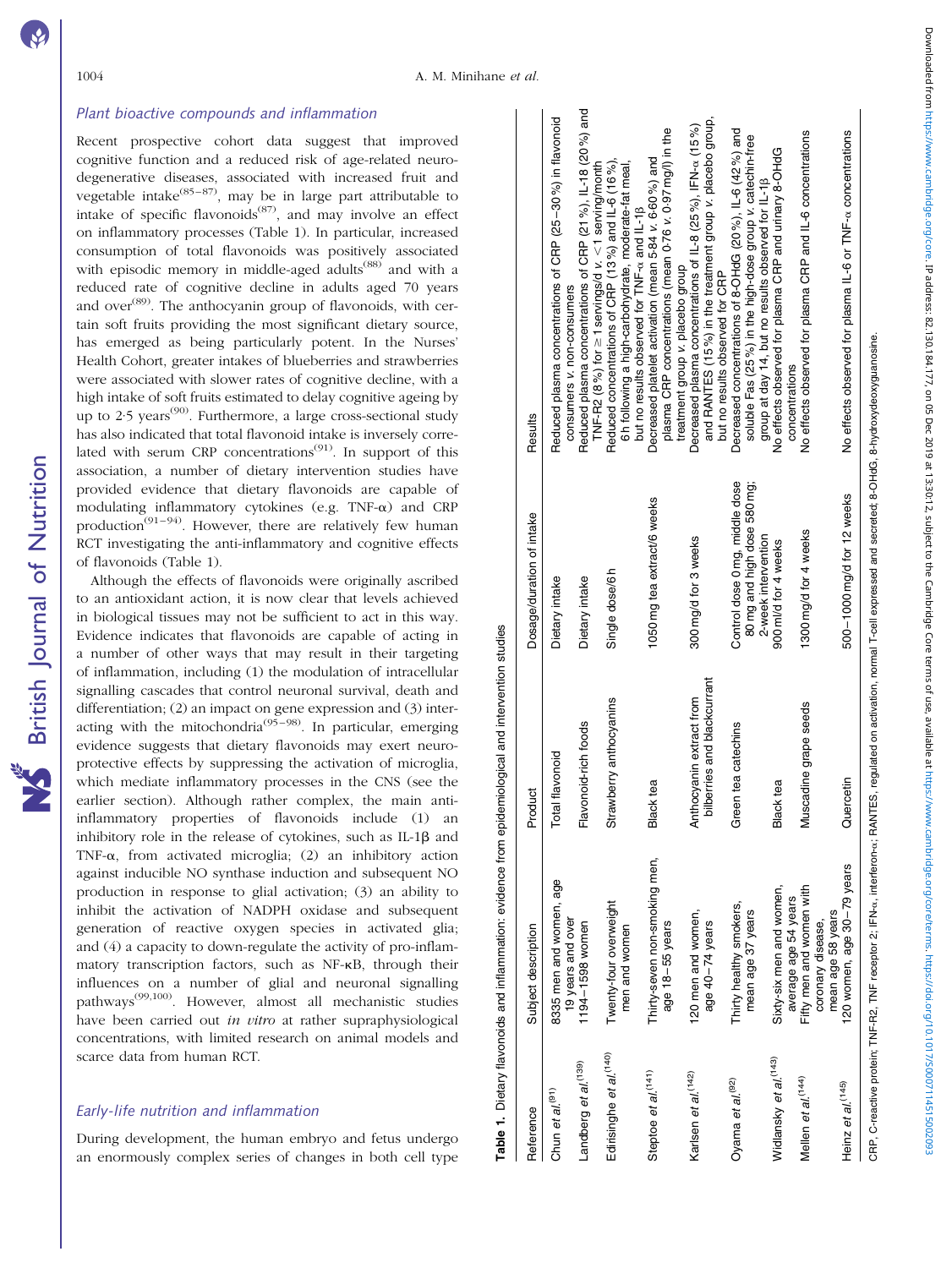Downloaded from https://www.cambridge.org/core. IP address: 82.130.137, 100 Bec 2019 at 13:30:12, subject to the Cambridge Core terms of use, available at https://www.cambridge.org/core/terms. https://www.cambridge.org/cor Downloaded from https://www.cambrige.org/tore.i9-addiss.82.130.18- top Bec-2019 at 13:30:12, subject to the Cambrige Core terms of use, available at https://www.cambrige.org/core/rems.intps://www.cambrige.org/core/rems.int

choreographed series, and disruption of the process can lead to dramatic and long-lasting consequences. There are many recent summaries of the processes involved<sup>(101)</sup>. In humans, this was most clearly demonstrated in the Second World War, when Dutch women were placed under famine conditions following a railway workers' strike (the Dutch Hunger Winter)<sup>(102,103)</sup>. Studies on the offspring of women who were pregnant at this time have shown clearly that women who were pregnant in the first trimester gave birth to babies who would go on to develop a much wider spectrum of health problems than babies born to women who were in the second or third trimester, though these offspring still would continue to show health problems<sup> $(104)$ </sup>.

Factors other than undernutrition can also have both shortand long-term consequences. Of particular relevance, obese women give birth to babies with a higher risk of both small for gestational age and large for gestational age, of complications at birth and of developing the Met $S^{(105,106)}$ . All these cannot be explained by postnatal events, and are at least partly explained by the phenomenon known as 'fetal programming' or 'developmental programming'<sup>(107,108)</sup>. This hypothesis states that nutrition-related exposures in utero 'programme' the baby to expect a postnatal nutritional environment, and if a different one is experienced, then there is a risk of the development of metabolic complications. There have been refinements to the basic hypothesis and to our understanding of the mechanisms involved $(109-112)$ ; however, the fundamental observations remain unchanged and unchallenged. How these associations are mediated is not yet clearly demonstrated, but several hypotheses are being tested. There is substantial support for nutrition altering the epigenetic profile of the offspring, including hypermethylation of cytokine receptors. Evidence indicates that low Fe status at birth, which is associated with impaired lung function in children, can result in reduced nephron number and decreased levels of cell-cycle enzymes<sup> $(113)$ </sup>, suggesting that nutritional deficiency during a critical phase of development can inhibit organ growth. This fits with data showing that thymus growth is reduced, and that this leads to changes in the cytokine profile.

Maternal obesity also has dramatic effects on pregnancy outcome. Again, there are many detailed reviews dealing with this topic<sup> $(107)$ </sup>. The mechanisms seem to involve inflammatory responses, and increased cytokine levels have been reported in the placenta and cord blood of babies born to obese mothers. Whether, in humans, the placenta alone is responsible is not clear, and it is quite likely that adipose tissue itself, which becomes infiltrated with macrophages, will produce increased amounts of pro-inflammatory cytokines<sup> $(114)$ </sup>. The situation becomes more complex in obesity, because in addition to the cytokines, or possibly because of the cytokines, inflammation results in changes in Fe metabolism(115), and there is abundant evidence to show that decreased Fe status during pregnancy has adverse effects on the offspring<sup> $(116-119)$ </sup>. Obesity results in increased hepcidin production<sup>(120,121)</sup>. Hepcidin is a negative regulator of Fe absorption<sup> $(122)$ </sup>, and lower Fe status in the mother before birth is associated with an increased risk of wheezing in the children (W Bright, G Devereux, HJ McArdle, unpublished results). Thus, decreased Fe status may be an additional risk factor in obese mothers.

# Translating research into public health benefit and novel products

## Biomarkers of inflammation in human nutrition studies

As explained previously, inflammation is a normal process, and there are a large number of cells and mediators involved; measurement of these is often used as a 'biomarker' of inflammation, i.e. an indicator that inflammation is occurring. These cells and mediators are largely involved in, or are produced as a result of, the inflammatory process, irrespective of the trigger or its location in the body, and are common to all inflammatory situations<sup> $(1)$ </sup>. To monitor inflammation in a meaningful way, the markers used must be valid: they must reflect the inflammatory process under study and must be predictive of future health status. The range of potential biomarkers of inflammation was considered by an Expert Group of ILSI Europe, with the aim of identifying robust and predictive markers, or patterns or clusters of markers, which can be used to assess inflammation in human nutrition studies in the general population; markers indicative of a specific inflammatory pathology (e.g. rheumatoid arthritis) and/or in less accessible tissue sites (e.g. in lung lavage fluid or in intestinal biopsy material) were not considered to be relevant to more healthy populations<sup> $(7)$ </sup>. Currently, there is no consensus as to which markers best represent low-grade inflammation $^{(6)}$ , or differentiate between acute and chronic inflammation or between the various phases of inflammatory responses<sup> $(7)$ </sup>. Therefore, a range of blood cellular markers (e.g. total leucocytes, granulocytes and activated monocytes) and soluble mediators (cytokines and chemokines (TNF, IL-1, IL-6, IL-8, CC chemokine ligand 2 (CCL2), CCL3, CCL5), adhesion molecules (vascular cell adhesion molecule-1, intercellular adhesion molecule-1, E-selectin), adipokines (adiponectin) and acute-phase proteins (CRP, serum amyloid A, fibrinogen)) are frequently measured. Some of these are associated with future risk of CVD and with cardiometabolic health<sup> $(1,6,7)$ </sup>. However, there are several key issues concerning the use of these markers as determinants of low-grade inflammation. First, they are non-specific acute-phase response and pro-inflammatory response markers, and, by themselves, do not represent metabolic low-grade inflammation. Second, even in healthy individuals, there is wide variation in the measurements made. This is because there are a number of modifying factors that affect the concentration of an inflammatory marker at a given time. These modifying factors include age, diet, body fatness, physical fitness and genetics, among others $<sup>(1)</sup>$ .</sup>

One can question whether static measurements of single or complex biomarkers are truly informative about health status, reasoning from the concept that health is defined by the ability to adequately adapt to everyday challenges<sup> $(123)$ </sup>. Measuring the concentration of inflammatory markers in the bloodstream under basal conditions is probably less informative and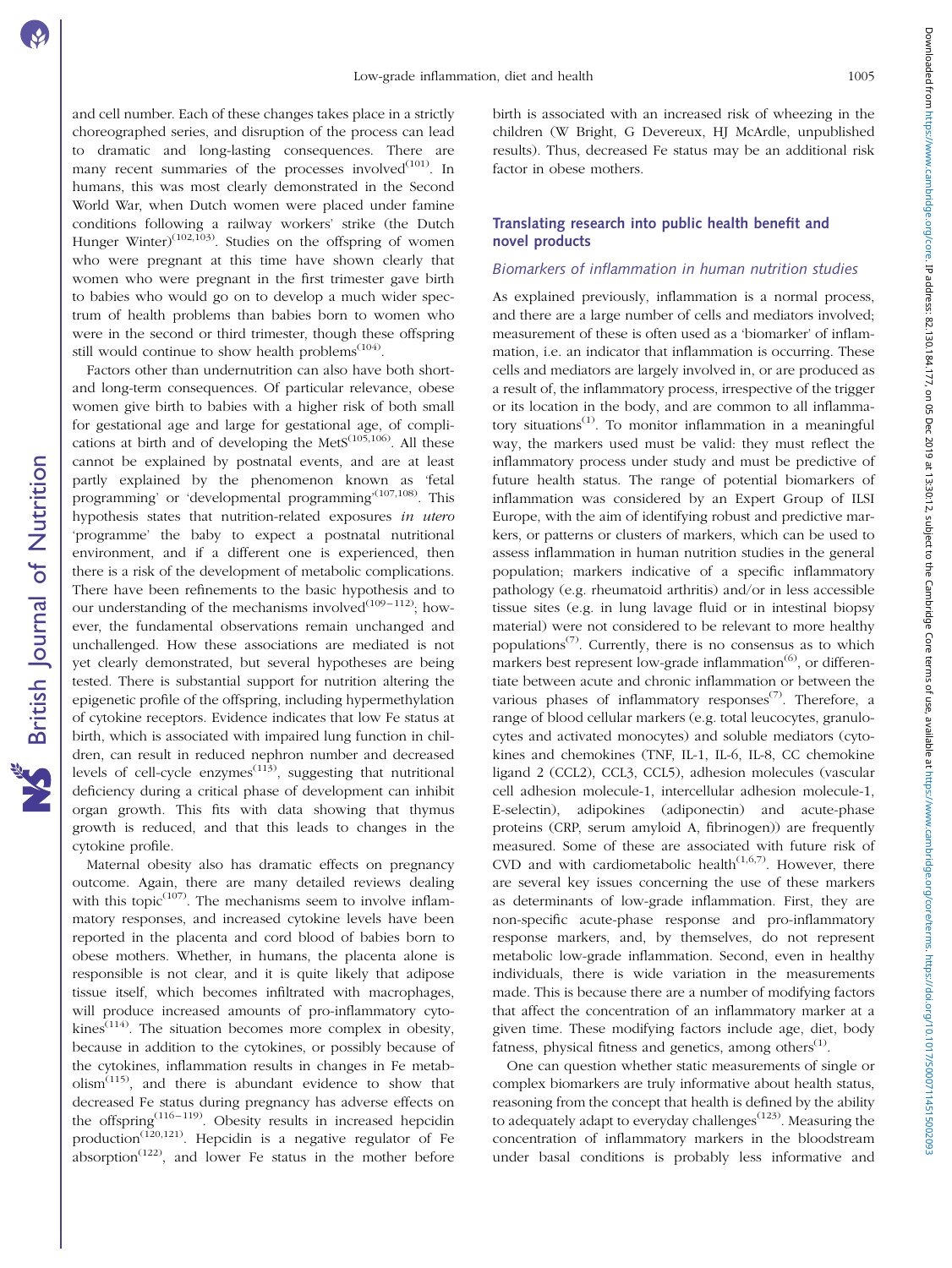**NS** British Journal of Nutrition

relatively insensitive compared with measurements of the concentration change in response to a challenge. A number of inflammatory challenges have been described. These include an oral glucose load<sup>(80)</sup>, an oral fat load<sup>(124,125)</sup> acute exercise, administration of bacterial LPS $^{(126)}$ , exposure to UV irradiation<sup>(127,128)</sup> and vaccination. Although each of these challenges has been used in nutritional studies, many are poorly standardised, limiting the comparisons that can be made. Most often, the markers measured in response to challenges are those mentioned earlier in the context of static basal measurements. Currently, a number of large European consortia, i.e. PhenFlex (http://www.nugo.org/ everyone/42 701/7/0/30), NutriTech (http://www.nugo.org/ nutritech) and BioClaims (http://bioclaims.uib.es), are developing and validating the metabolic challenge test concept for application in the assessment of health status, including the study of inflammatory process markers<sup>(129)</sup>.

The past decade has seen huge growth in innovation in 'omics' technologies that provide enormous opportunities for high-throughput biological sample characterisation, with patterns and clusters of markers (signatures or fingerprints) emerging as robust biomarkers of inflammation<sup>(89,130)</sup>. The enormous challenge in this era of big data is making biological sense of different levels of data, including the transcriptome, proteome, metabolome and clinical chemistry data. Novel data analysis methodologies, such as machine learning, offer large potential for identifying relevant data for specific biological outcomes based on complex multidimensional datasets<sup> $(131)$ </sup>. In addition, bioinformatic tools have been developed to interpret these complex data in the context of existing biological knowledge in the literature and databases, also termed network biology<sup>(132,133)</sup>. These technologies will be instrumental to the discovery of relevant biomarker signatures that reflect 'low-grade inflammation' based on inflammatory response networks connected to organ-specific metabolic derailment.

With the coming of age of the 'omics' technologies and bioinformatic tools, a large increase in the number, specificity and sensitivity of candidate biomarkers of inflammation can be expected in the next decade<sup> $(134)$ </sup>. A screening of the 'Thomson Reuters Integrity<sup>SM</sup> Biomarker Database' reveals that as of May 2014, 945 candidate biomarkers of inflammation have been described, of which only seventeen, including CRP, TNF-a, serotransferrin and erythrocyte sedimentation rate, have been developed into biomarker assays approved and recommended by regulatory bodies for use in clinical studies. This represents the classical biomarker gap: many candidate biomarkers are identified based on preclinical and clinical studies; however, due to relatively limited efforts in validation and assay development, these are subsequently not further developed $^{(135)}$ . To accelerate biomarker development, a paradigm shift in this area is needed; instead of single companies developing a single biomarker assay, pre-competitive collaborations between different industrial, academic, and research and technology organisations have the advantage of a more efficient development process time- and cost-wise, by combining a wide diversity of expertise, in the development of a harmonised, standardised and accepted assay. In these consortia, ideally, companies from nutrition, pharma and diagnostics join forces in a pre-competitive way.

A major concerted effort should comprise (1) the discovery of context-based biomarker signatures for the assessment of the status of low-grade inflammation, (2) the development of challenge tests that determine the inflammatory response functionality in the context of metabolic stress-induced low-grade inflammation, and (3) the development of the identified biomarkers towards application in a clinically accepted assay, with normative data.

### Low-grade inflammation and health claims

The European Food Safety Authority (EFSA) guidance document on scientific requirements for health claims related to gut and immune function<sup> $(136)$ </sup> specifically states that chronic inflammation is associated with the development of a number of diseases, and that 'altering levels of markers of inflammation might indicate a beneficial effect in the context of "a reduction of disease risk claim", if it can be demonstrated that altering the levels of inflammatory markers is accompanied by a reduced incidence of a disease for a specific dietary intervention'. No additional specificity is added for chronic low-grade inflammation. At present, the European Union health claim register (http://ec.europa.eu/ nuhclaims) does not contain any authorised or non-authorised health claims that specifically address the health benefit area of suppression or control of low-grade inflammation.

To build strong health claims on nutrition for improving inflammation control in the future, one of the key focus areas should be the need for clinically relevant prognostic marker(s) or marker signatures that reflect the inflammatory state in a context-specific manner, which have been well validated and for which a robust standardised assay is available. The lack of health claims is probably attributable to the fact that, although numerous biologically plausible mechanisms have been established to explain inflammation–disease associations, no single biomarker or cluster of biomarkers of inflammation has yet been robustly demonstrated to be sufficiently predictive of future disease. Based on the EFSA guidance on this topic $(136)$  and the classification of candidate biomarkers as described by the expert group of ILSI Europe<sup> $(137)$ </sup>, the suggested strategy for building a EFSA health claim dossier ([Fig. 2\)](#page-8-0) comprises (1) a definition of the composition of the product; (2) a well-founded selection of the target population; (3) the selection of a clinically relevant composite biomarker panel representing inflammation as well as the selected health benefit (or disease risk) endpoints; and (4) a number of sufficiently powered and well-controlled human studies assessing the effect of the test material (nutrient, food, product) on the relevant biomarkers in the relevant target population.

#### Summary and suggestions for the way forward

Inflammation is a normal component of host defence; however, elevated unresolved chronic inflammation is a core perturbation in a range of chronic diseases and is an important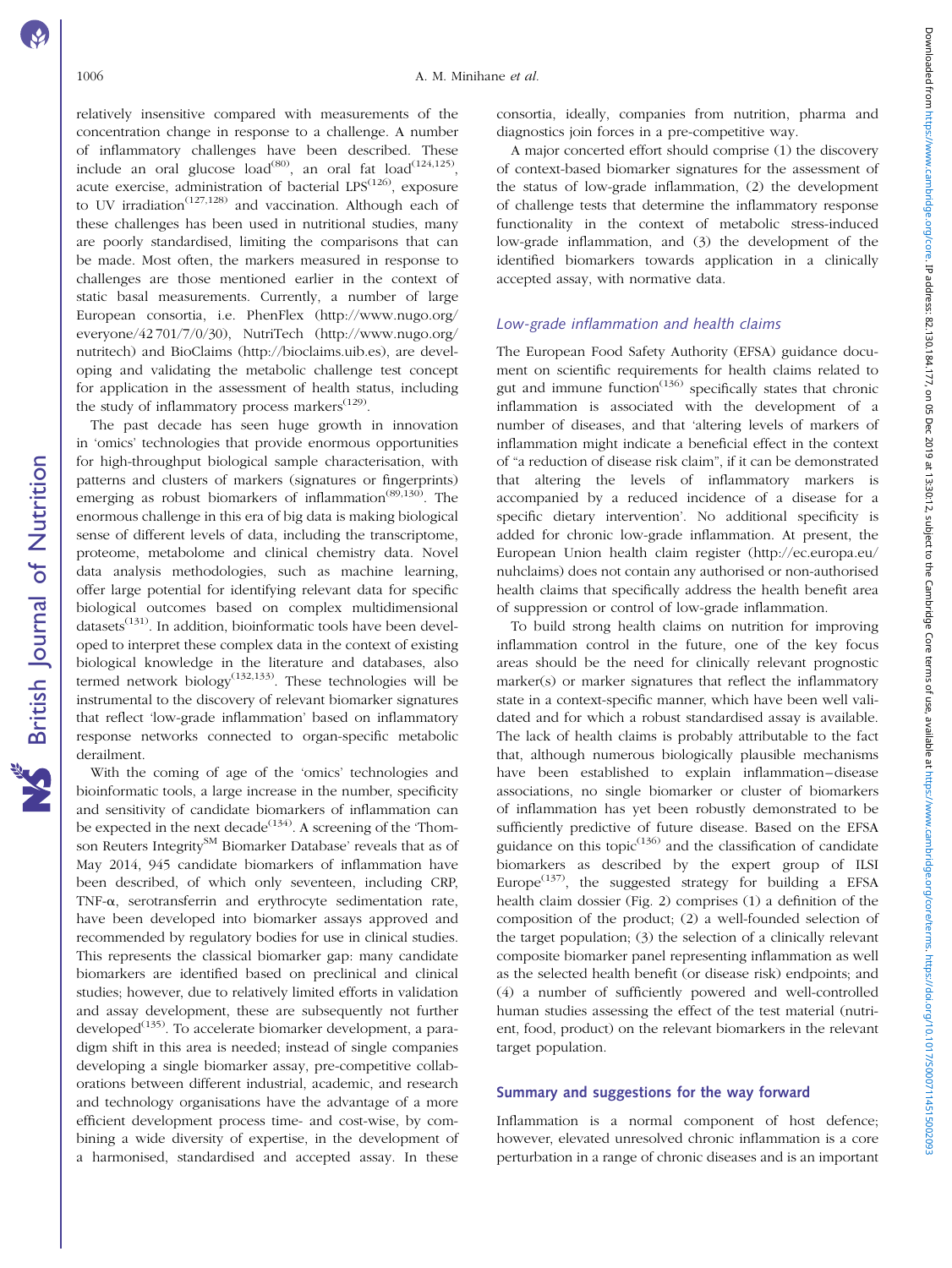<span id="page-8-0"></span>

Fig. 2. Schematic of topics to be addressed when building a dossier for a European Food Safety Authority (EFSA) health claim on control of chronic low-grade inflammation. The blue boxes indicate the main topics to be addressed; the white boxes state the actual content topics. Building a strong EFSA health claim dossier requires (1) a definition of the composition of the nutritional component including manufacturing procedures in scope and out of scope for the claim, (2) a clear definition of the target population, being the general population or a specific subpopulations at risk, including the defining parameters, (3) a definition of biomarkers measured to assess the health effects of the nutritional component, including a description of the proof of clinical relevance, or the clinical validity of the combination of inflammation biomarkers and related clinically relevant biomarkers for health benefit endpoints associated with the health claim, and (4) a full description of clinical study design for all studies included in the dossier, including statistical power analysis and safety evaluation. The red arrow indicates the primary hurdle for functional health claims in the area of chronic low-grade inflammation, which is the lack of (combinations of) inflammation biomarkers with established and therefore accepted clinical relevance. This is primarily the consequence of inflammatory responses being non-specific normal physiological responses to tissue damage, and discrimination between normal and abnormal levels or combinations has not been well established in relation to chronic low-grade inflammation. The description of the classification of clinical relevance of biomarkers (categories A–D) was adapted from Albers et al.<sup>(137)</sup>. RCT, randomised controlled trial. (A colour version of this figure can be found online at http://www.journals.cambridge.org/bjn).

determinant of the pathological impact of excess adiposity. Cell, animal and human epidemiological studies have identified a number of potential diet derived anti- and pro-inflammatory components, some of which have been discussed here; this topic has been dealt with more extensively elsewhere<sup>(1,6,7)</sup>. Available human RCT evidence is more limited and sometimes conflicting or inconsistent, in part attributable to under-powered studies where inflammation was not specified as a primary study outcome. Furthermore, research tends to take a reductionist approach and examine the impact of individual dietary components in isolation, despite the identification of numerous potential diet-derived anti-inflammatory and inflammation-resolving bioactive compounds, with likely additive or synergistic effects. There is a need to take a more holistic approach and consider the impact of combinations of components of foods and dietary patterns, with a likely greater overall benefit than each single component might have on its own. Moreover, although it is evident that the inflammatory response is highly variable, a full understanding of the source of heterogeneity is distinctly lacking. More extensive profiling of participants in human studies and consideration of potential key variables such as age, sex, genotype and lifestyle factors in statistical models is needed in order to help understand the aetiology of the variation in both inflammation itself and in its response to dietary change. This approach will also allow for the identification of population subgroups that may particularly benefit from interventions that target inflammation.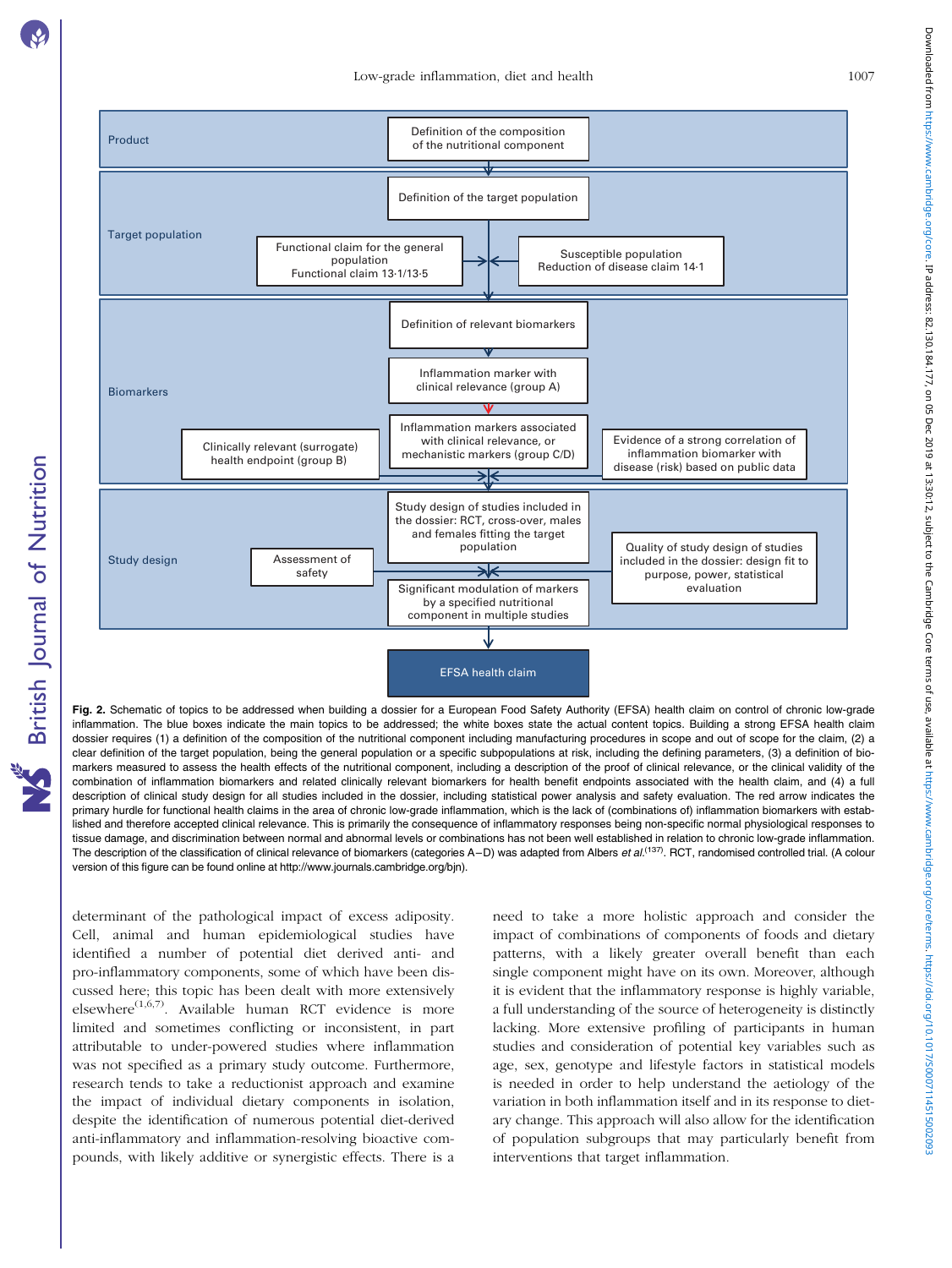Establishing and quantifying reliable, precise diet– inflammation–health associations is reliant on the availability of approved, standardised biomarkers with normative data for use in human observation studies and RCT. Biomarker research is a highly active area with significant advances to be expected in the coming years<sup> $(138)$ </sup>. Rather than rely on a limited number of generic markers common to both acute and low-grade chronic inflammation, future inflammation 'testing' is likely to involve quantifying clusters or signatures of markers with some tissue specificity. Such biomarkers should generally be measured in the challenged state<sup>(1)</sup>, with the choice of the physiological stressor dependent on the tissue, and research question of interest. The biomarkers assessed are likely to include those already typically measured (cytokines, chemokines, soluble adhesion molecules, etc.), but are also likely to include tissue-specific markers and fingerprints based on gene expression profiles (e.g. in blood mononuclear cells), cell or plasma proteomics, and microRNA.

The research focus on the establishment of a robust diet–inflammation–health association is justifiable, considering the substantial role of low-grade inflammation in the pathology of numerous chronic diseases, thereby making it a key future preventative and therapeutic target.

### Acknowledgements

The present review results from a workshop organised by the European Branch of ILSI Europe. This publication was coordinated by Dr Peter Putz, Scientific Project Manager at ILSI Europe. The workshop was funded by the ILSI Europe Obesity and Diabetes Task Force, the ILSI Europe Metabolic Imprinting Task Force, ILSI Brazil, ILSI North America and ILSI Southeast Asia Region. Industry members of the task forces are listed on the ILSI Europe website at http://www. ilsi.eu. For further information about ILSI Europe, please email info@ilsieurope.be or call  $+32$  2 771 00 14. The opinions expressed herein and the conclusions of this publication are those of the authors and do not necessarily represent the views of ILSI Europe nor those of its member companies.

The authors thank the members of the Organising Committee: Professor Jean-Louis Bresson and Professor Ascension Marcos for their invaluable contribution to this work through their enthusiastic and generous participation. The authors are also grateful to Ms Belinda Antonio, Ms Toula Aslanidis, Ms Ruth Marquet, Mr Pierre Mouelhi and Mr Alex Rankin for their administrative support. The authors thank Dr Lorraine Gambling, Dr Helen Hayes and Ms Val Stevens for technical assistance.

The authors' contributions are as follows: A. M. M. and P. C. C. had responsibility for producing the final version of the manuscript. All authors contributed to the discussion and had input into the writing of the manuscript.

L. S. is an employee of Newtricious and S. V. is an employee of Mondelēz International. A. B. was an employee of ILSI Europe. The remaining authors have no conflicts of interest.

#### References

- 1. Calder PC, Ahluwalia N, Albers R, et al. (2013) A consideration of biomarkers to be used for evaluation of inflammation in human nutritional studies. Br J Nutr 109, S1–S34.
- 2. Ortega-Gomez A, Perretti M & Soehnlein O (2013) Resolution of inflammation, an integrated view. EMBO Mol Med 5, 661–674.
- 3. Serhan CN, Chiang N & Dyke TEV (2008) Resolving inflammation, dual anti-inflammatory and pro-resolution lipid mediators. Nat Rev Immunol 8, 349–361.
- 4. Hotamisligil GS (2006) Inflammation and metabolic disorders. Nature 444, 860–867.
- 5. Libby P (2002) Inflammation in atherosclerosis. Nature 420, 868–874.
- 6. Calder PC, Ahluwalia N, Brouns F, et al. (2011) Dietary factors and low-grade inflammation in relation to overweight and obesity. Br J Nutr  $106$ , S1-S78.
- 7. Calder PC, Albers R, Antoine JM, et al. (2009) Inflammatory disease processes and interactions with nutrition. Br J Nutr 101,  $1-45$ .
- 8. Hallenbeck JM, Hansson GK & Becker KJ (2005) Immunology of ischemic vascular disease, plaque to attack. Trends Immunol 26, 550–556.
- 9. Hansson GK (2005) Inflammation, atherosclerosis, and coronary artery disease. N Engl J Med 352, 1685–1695.
- 10. Harford KA, Reynolds CM, McGillicuddy FC, et al. (2011) Fats, inflammation and insulin resistance, insights to the role of macrophage and T-cell accumulation in adipose tissue. Proc Nutr Soc 70, 408–417.
- 11. Lumeng CN, DelProposto JB, Westcott DJ, et al. (2008) Phenotypic switching of adipose tissue macrophages with obesity is generated by spatiotemporal differences in macrophage subtypes. Diabetes 57, 3239–3246.
- 12. Weisberg SP, McCann D, Desai M, et al. (2003) Obesity is associated with macrophage accumulation in adipose tissue. *J Clin Invest* **112**, 1796-1808.
- 13. Wildman RP, Muntner P, Reynolds K, et al. (2008) The obese without cardiometabolic risk factor clustering and the normal weight with cardiometabolic risk factor clustering, prevalence and correlates of 2 phenotypes among the US population (NHANES 1999–2004). Arch Intern Med 168, 1617–1624.
- 14. Barbarroja N, Lopez-Pedrera R, Mayas MD, et al. (2010) The obese healthy paradox, is inflammation the answer? Biochem J 430, 141-149.
- 15. Fujii H & Kawada N (2012) Inflammation and fibrogenesis in steatohepatitis. J Gastroenterol 47, 215–225.
- 16. Smith BW & Adams LA (2011) Nonalcoholic fatty liver disease and diabetes mellitus, pathogenesis and treatment. Nat Rev Endocrinol 7, 456–465.
- 17. Gill SR, Pop M, Deboy RT, et al. (2006) Metagenomic analysis of the human distal gut microbiome. Science 312, 1355–1359.
- 18. Power SE, O'Toole PW, Stanton C, et al. (2014) Intestinal microbiota, diet and health. Br J Nutr 111, 387–402.
- 19. Toole PJO & Claesson MJ (2010) Gut microbiota, changes throughout the lifespan from infancy to elderly. Int Dairy J 20, 281–291.
- 20. Kurashima Y, Goto Y & Kiyono H (2013) Mucosal innate immune cells regulate both gut homeostasis and intestinal inflammation. Eur J Immunol  $43$ , 3108-3115.
- 21. Cani PD & Delzenne NM (2009) Interplay between obesity and associated metabolic disorders, new insights into the gut microbiota. Curr Opin Pharmacol 9, 737–743.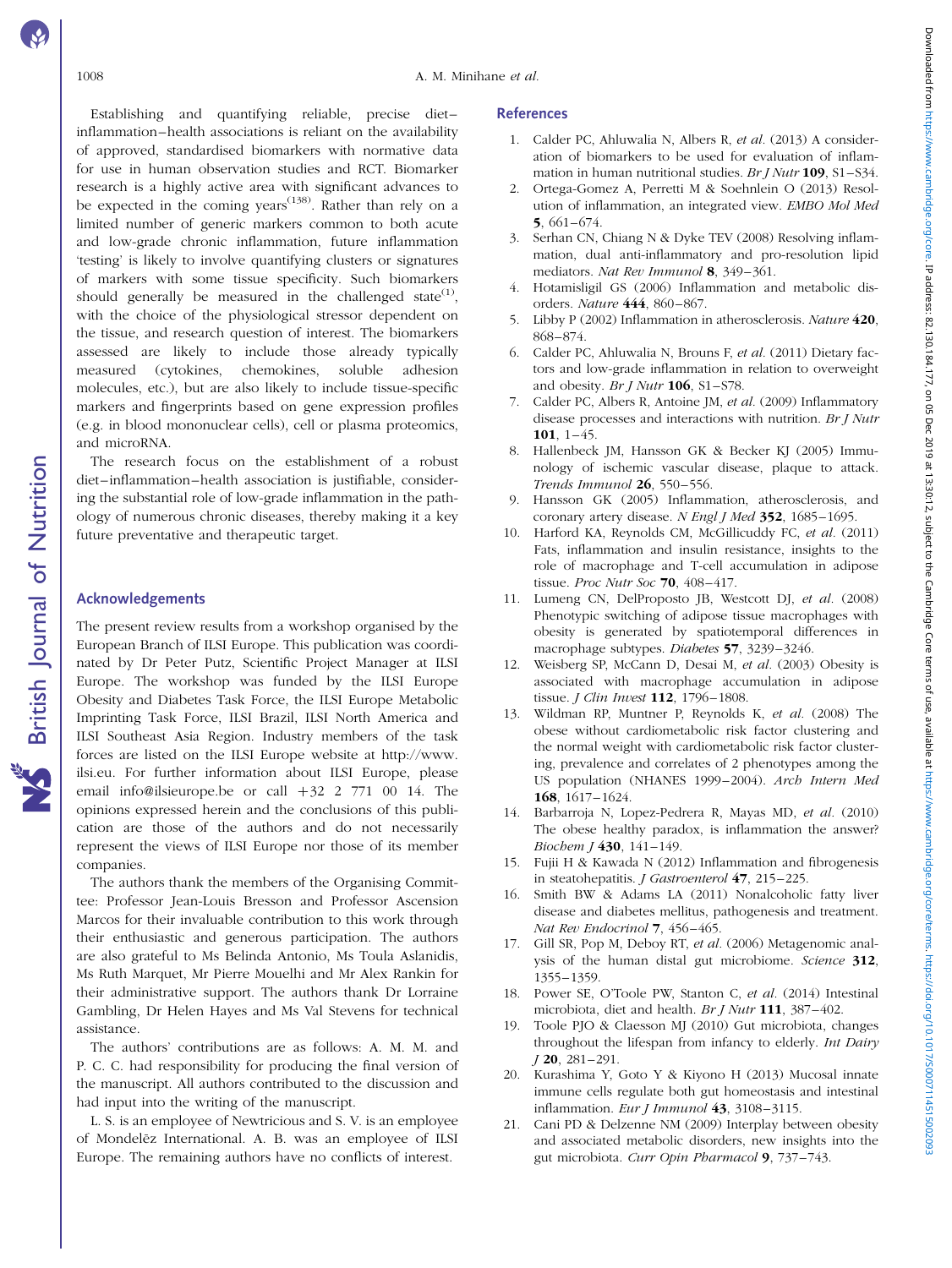- 22. Collado MC, Isolauri E, Laitinen K, et al. (2008) Distinct composition of gut microbiota during pregnancy in overweight and normal-weight women. Am *J Clin Nutr* 88, 894–899.
- 23. Miller SI, Ernst RK & Bader MW (2005) LPS, TLR4 and infectious disease diversity. Nat Rev Microbiol 3, 36–46.
- 24. Serino M, Luche E, Gres S, et al. (2012) Metabolic adaptation to a high-fat diet is associated with a change in the gut microbiota. Gut 61, 543–553.
- 25. Belkaid Y & Hand TW (2014) Role of the microbiota in immunity and inflammation. *Cell* **157**, 121-141.
- 26. de Sousa MLF, Grzeskowiak LM, de Sales Teixeira TF, et al. (2014) Intestinal microbiota and probiotics in celiac disease. Clin Microbiol Rev 27, 482–489.
- 27. Dunne JL, Triplett EW, Gevers D, et al. (2014) The intestinal microbiome in type 1 diabetes. *Clin Exp Immunol* 177, 30–37.
- 28. Miller FW, Pollard KM, Parks CG, et al. (2012) Criteria for environmentally associated autoimmune diseases. J Autoimmun 39, 253–258.
- 29. Fetissov SO, Sinno MH, Coeffier M, et al. (2008) Autoantibodies against appetite-regulating peptide hormones and neuropeptides, putative modulation by gut microflora. Nutrition 24, 348–359.
- 30. Tuohy KM, Fava F & Viola R (2014) 'The way to a man's heart is through his gut microbiota' – dietary pro- and prebiotics for the management of cardiovascular risk. Proc Nutr Soc 73, 172–185.
- 31. Liu L, Li L, Min J, et al. (2012) Butyrate interferes with the differentiation and function of human monocyte-derived dendritic cells. Cell Immunol 277, 66–73.

**NS** British Journal of Nutrition

- 32. Millard AL, Mertes PM, Ittelet D, et al. (2002) Butyrate affects differentiation, maturation and function of human monocyte-derived dendritic cells and macrophages. Clin Exp Immunol 130, 245–255.
- 33. Arpaia N, Campbell C, Fan X, et al. (2013) Metabolites produced by commensal bacteria promote peripheral regulatory T-cell generation. Nature 504, 451–455.
- 34. Ohira H, Fujioka Y, Katagiri C, et al. (2013) Butyrate attenuates inflammation and lipolysis generated by the interaction of adipocytes and macrophages. J Atheroscler Thromb 20, 425–442.
- 35. Al-Lahham SH, Roelofsen H, Priebe M, et al. (2010) Regulation of adipokine production in human adipose tissue by propionic acid. Eur J Clin Invest 40, 401–407.
- 36. Boesjes M & Brufau G (2014) Metabolic effects of bile acids in the gut in health and disease. Curr Med Chem 21, 2822–2829.
- 37. Shen W, Gaskins HR & McIntosh MK (2014) Influence of dietary fat on intestinal microbes, inflammation, barrier function and metabolic outcomes. *J Nutr Biochem* 25, 270–280.
- 38. Dantzer R & Kelley KW (2007) Twenty years of research on cytokine-induced sickness behavior. Brain Behav Immun 21, 153–160.
- 39. Dantzer R, O'Connor JC, Freund GG, et al. (2008) From inflammation to sickness and depression: when the immune system subjugates the brain. Nat Rev Neurosci 9, 46–56.
- 40. Hart BL (1990) Behavioral adaptations to pathogens and parasites: five strategies. Neurosci Biobehav Rev 14, 273–294.
- 41. Teeling JL, Felton LM, Deacon RM, et al. (2007) Subpyrogenic systemic inflammation impacts on brain and behavior, independent of cytokines. Brain Behav Immun 21, 836–850.
- 42. Teeling JL, Cunningham C, Newman TA, et al. (2010) The effect of non-steroidal anti-inflammatory agents on behavioural changes and cytokine production following systemic inflammation: implications for a role of COX-1. Brain Behav Immun 24, 409–419.
- 43. Krstic D, Madhusudan A, Doehner J, et al. (2012) Systemic immune challenges trigger and drive Alzheimer-like neuropathology in mice. *J Neuroinflamm* 9, 151.
- Perry VH, Cunningham C & Holmes C (2007) Systemic infections and inflammation affect chronic neurodegeneration. Nat Rev Immunol 7, 161–167.
- 45. Perry VH & Teeling J (2013) Microglia and macrophages of the central nervous system: the contribution of microglia priming and systemic inflammation to chronic neurodegeneration. Semin Immunopathol 35, 601-612.
- 46. Hennessy AA, Barrett E, Ross RP, et al. (2012) The production of conjugated alpha-linolenic, gamma-linolenic and stearidonic acids by strains of bifidobacteria and propionibacteria. Lipids 47, 313–327.
- 47. Holmes C, Cunningham C, Zotova E, et al. (2011) Proinflammatory cytokines, sickness behavior, and Alzheimer disease. Neurology 77, 212–218.
- 48. Puntener U, Booth SG, Perry VH, et al. (2012) Long-term impact of systemic bacterial infection on the cerebral vasculature and microglia. *J Neuroinflamm* 9, 146.
- 49. Thiel A, Cechetto DF, Heiss WD, et al. (2014) Amyloid burden, neuroinflammation, and links to cognitive decline after ischemic stroke. Stroke 45, 2825–2829.
- 50. Niranjan R (2013) Molecular basis of etiological implications in Alzheimer's disease: focus on neuroinflammation. Mol Neurobiol 48, 412–428.
- 51. Liu L & Chan C (2014) The role of inflammasome in Alzheimer's disease. Ageing Res Rev 15, 6–15.
- 52. Ferreira ST, Clarke JR, Bomfim TR, et al. (2014) Inflammation, defective insulin signaling, and neuronal dysfunction in Alzheimer's disease. Alzheimers Dement 10, S76–S83.
- 53. Heneka MT, Kummer MP & Latz E (2014) Innate immune activation in neurodegenerative disease. Nat Rev Immunol 14, 463–477.
- 54. Heneka MT, Golenbock DT & Latz E (2015) Innate immunity in Alzheimer's disease. Nat Immunol 16, 229–236.
- 55. Calder PC (2013) Long chain fatty acids and gene expression in inflammation and immunity. Curr Opin Clin Nutr Metab Care 16, 425–433.
- 56. Wall R, Ross RP, Fitzgerald GF, et al. (2010) Fatty acids from fish: the anti-inflammatory potential of long-chain omega-3 fatty acids. Nutr Rev  $68$ , 280-289.
- 57. Vandanmagsar B, Youm YH, Ravussin A, et al. (2011) The NLRP3 inflammasome instigates obesity-induced inflammation and insulin resistance. Nat Med 17, 179–188.
- 58. Norling LV & Serhan CN (2010) Profiling in resolving inflammatory exudates identifies novel anti-inflammatory and pro-resolving mediators and signals for termination. J Intern Med 268, 15–24.
- 59. Neuhofer A, Zeyda M, Mascher D, et al. (2013) Impaired local production of proresolving lipid mediators in obesity and 17-HDHA as a potential treatment for obesity-associated inflammation. Diabetes 62, 1945–1956.
- 60. Itariu BK, Zeyda M, Hochbrugger EE, et al. (2012) Long-chain  $n-3$  PUFAs reduce adipose tissue and systemic inflammation in severely obese nondiabetic patients: a randomized controlled trial. Am J Clin Nutr 96, 1137-1149.
- 61. Shaw DI, Tierney AC, McCarthy S, et al. (2009) LIPGENE food-exchange model for alteration of dietary fat quantity

Downloaded from https://www.cambridge.org/core. IP address: 82.130.137, 100 Bec 2019 at 13:30:12, subject to the Cambridge Core terms of use, available at https://www.cambridge.org/core/terms. https://www.cambridge.org/cor Downloaded from https://www.cambrige.org/tore.i9-addiss.82.130.18- top Bec-2019 at 13:30:12, subject to the Cambrige Core terms of use, available at https://www.cambrige.org/core/rems.intps://www.cambrige.org/core/rems.int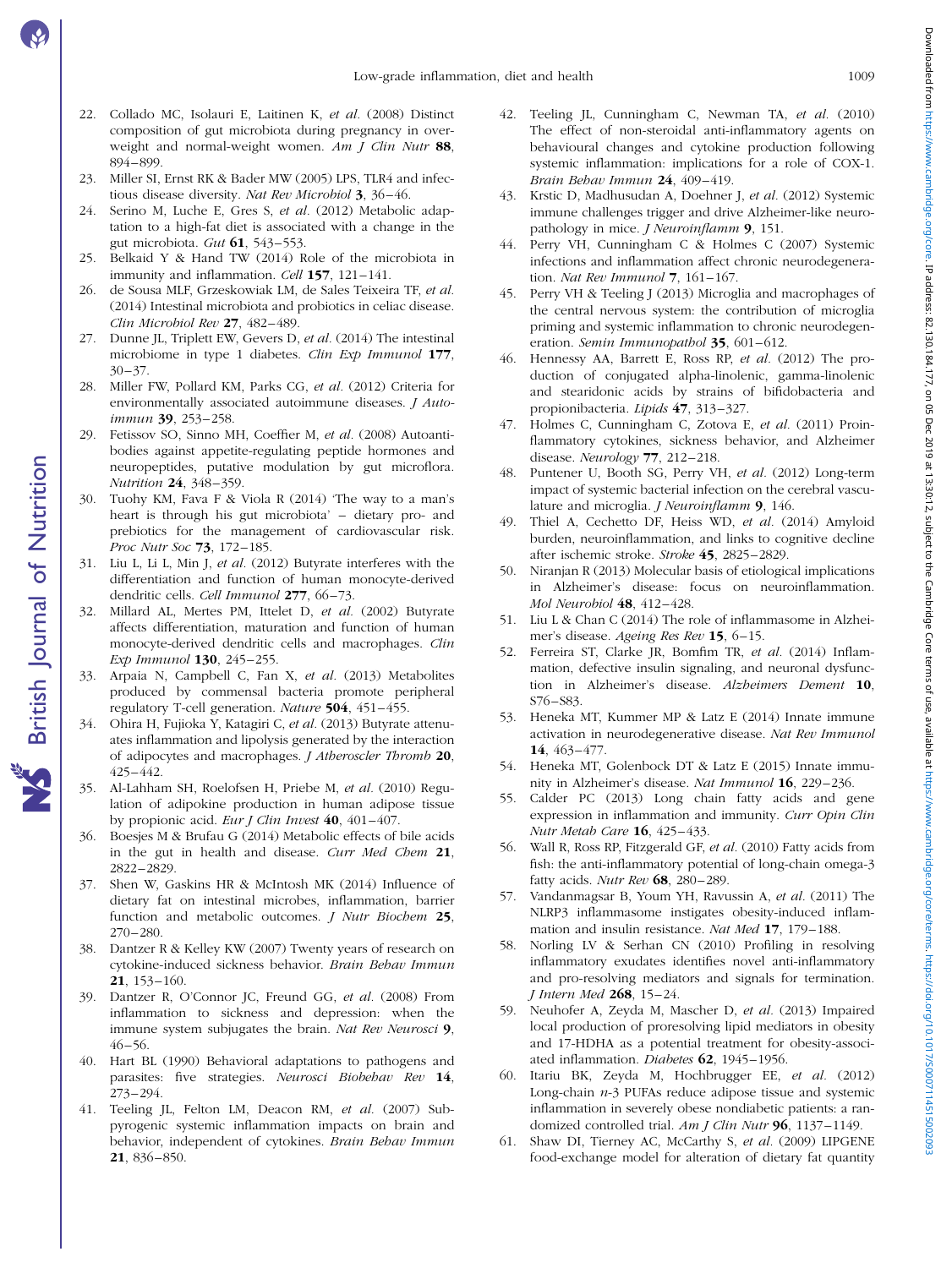**NS** British Journal of Nutrition

and quality in free-living participants from eight European countries. Br J Nutr 101, 750–759.

- 62. Paniagua JA, Perez-Martinez P, Gjelstad IM, et al. (2011) A low-fat high-carbohydrate diet supplemented with long-chain  $n-3$  PUFA reduces the risk of the metabolic syndrome. Atherosclerosis 218, 443–450.
- 63. Tierney AC, McMonagle J, Shaw DI, et al. (2011) Effects of dietary fat modification on insulin sensitivity and on other risk factors of the metabolic syndrome – LIPGENE: a European randomized dietary intervention study. Int J Obes (Lond) 35, 800–809.
- 64. Cruz-Teno C, Perez-Martinez P, Delgado-Lista J, et al. (2012) Dietary fat modifies the postprandial inflammatory state in subjects with metabolic syndrome: the LIPGENE study. Mol Nutr Food Res 56, 854–865.
- 65. Pena-Orihuela P, Camargo A, Rangel-Zuniga OA, et al. (2013) Antioxidant system response is modified by dietary fat in adipose tissue of metabolic syndrome patients. J Nutr Biochem 24, 1717–1723.
- 66. Robinson LE & Mazurak VC (2013) n-3 Polyunsaturated fatty acids: relationship to inflammation in healthy adults and adults exhibiting features of metabolic syndrome. Lipids 48, 319–332.
- 67. Vessby B, Uusitupa M, Hermansen K, et al. (2001) Substituting dietary saturated for monounsaturated fat impairs insulin sensitivity in healthy men and women: The KANWU Study. Diabetologia 44, 312–319.
- 68. Madden J, Williams CM, Calder PC, et al. (2011) The impact of common gene variants on the response of biomarkers of cardiovascular disease (CVD) risk to increased fish oil fatty acids intakes. Annu Rev Nutr 31, 203–234.
- 69. Ferguson JF, Phillips CM, Tierney AC, et al. (2010) Gene– nutrient interactions in the metabolic syndrome: single nucleotide polymorphisms in ADIPOQ and ADIPOR1 interact with plasma saturated fatty acids to modulate insulin resistance. Am J Clin Nutr 91, 794-801.
- 70. Phillips CM, Goumidi L, Bertrais S, et al. (2009) Complement component 3 polymorphisms interact with polyunsaturated fatty acids to modulate risk of metabolic syndrome. Am *J Clin Nutr* **90**, 1665–1673.
- 71. Phillips CM, Goumidi L, Bertrais S, et al. (2010) Additive effect of polymorphisms in the IL-6, LTA, and TNF- $\alpha$ genes and plasma fatty acid level modulate risk for the metabolic syndrome and its components. J Clin Endocrinol Metab 95, 1386–1394.
- 72. Grimble RF, Howell WM, O'Reilly G, et al. (2002) The ability of fish oil to suppress tumor necrosis factor alpha production by peripheral blood mononuclear cells in healthy men is associated with polymorphisms in genes that influence tumor necrosis factor alpha production. Am J Clin Nutr 76, 454–459.
- 73. Jackson KG, Poppitt SD & Minihane AM (2012) Postprandial lipemia and cardiovascular disease risk: interrelationships between dietary, physiological and genetic determinants. Atherosclerosis 220, 22–33.
- 74. Masson CJ & Mensink RP (2011) Exchanging saturated fatty acids for  $(n-6)$  polyunsaturated fatty acids in a mixed meal may decrease postprandial lipemia and markers of inflammation and endothelial activity in overweight men. J Nutr 141, 816–821.
- 75. Manning PJ, Sutherland WH, McGrath MM, et al. (2008) Postprandial cytokine concentrations and meal composition in obese and lean women. Obesity (Silver Spring) 16, 2046–2052.
- 76. Blaak EE, Antoine J, Benton D, et al. (2012) Impact of postprandial glycaemia on health and prevention of disease. Obes Rev 13, 923–984.
- 77. Diabetes Control and Complications Trial Research Group (1996) The absence of a glycemic threshold for the development of long-term complications: the perspective of the Diabetes Control and Complications Trial. Diabetes 45, 1289–1298.
- 78. Diabetes Control and Complications Trial Research Group (1995) The relationship of glycemic exposure (HbA1c) to the risk of development and progression of retinopathy in the diabetes control and complications trial. Diabetes 44, 968–983.
- 79. Hu Y, Block G, Norkus EP, et al. (2006) Relations of glycemic index and glycemic load with plasma oxidative stress markers. Am J Clin Nutr 84, 70-77.
- 80. Dickinson S, Hancock DP, Petocz P, et al. (2008) Highglycemic index carbohydrate increases nuclear factor-kB activation in mononuclear cells of young, lean healthy subjects. Am *J Clin Nutr* **87**, 1188-1193.
- 81. Qi L & Hu FB (2007) Dietary glycemic load, whole grains, and systemic inflammation in diabetes: the epidemiological evidence. Curr Opin Lipidol 18, 3–8.
- 82. King DE, Egan BM, Woolson RF, et al. (2007) Effect of a high-fiber diet vs a fiber-supplemented diet on C-reactive protein level. Arch Intern Med 167, 502-506.
- 83. den Boer AT, Herraets IJ, Stegen J, et al. (2013) Prevention of the metabolic syndrome in IGT subjects in a lifestyle intervention: results from the SLIM study. Nutr Metab Cardiovasc Dis 23, 1147–1153.
- 84. Kallio P, Kolehmainen M, Laaksonen DE, et al. (2007) Dietary carbohydrate modification induces alterations in gene expression in abdominal subcutaneous adipose tissue in persons with the metabolic syndrome: the FUNGENUT Study. Am J Clin Nutr 85, 1417–1427.
- 85. Sofi F, Abbate R, Gensini GF, et al. (2010) Accruing evidence on benefits of adherence to the Mediterranean diet on health: an updated systematic review and meta-analysis. Am J Clin Nutr 92, 1189–1196.
- 86. Tangney CC, Kwasny MJ, Li H, et al. (2011) Adherence to a Mediterranean-type dietary pattern and cognitive decline in a community population. Am J Clin Nutr  $93$ , 601-607.
- 87. Barberger-Gateau P, Raffaitin C, Letenneur L, et al. (2007) Dietary patterns and risk of dementia: the Three-City cohort study. Neurology 69, 1921-1930.
- 88. Kesse-Guyot E, Fezeu L, Andreeva VA, et al. (2012) Total and specific polyphenol intakes in midlife are associated with cognitive function measured 13 years later. *J Nutr* 142, 76–83.
- 89. Bakker GC, van Erk MJ, Pellis L, et al. (2010) An antiinflammatory dietary mix modulates inflammation and oxidative and metabolic stress in overweight men: a nutrigenomics approach. Am J Clin Nutr  $91$ , 1044-1059.
- 90. Devore EE, Kang JH, Breteler MM, et al. (2012) Dietary intakes of berries and flavonoids in relation to cognitive decline. Ann Neurol 72, 135–143.
- 91. Chun OK, Chung SJ, Claycombe KJ, et al. (2008) Serum C-reactive protein concentrations are inversely associated with dietary flavonoid intake in U.S. adults. *J Nutr* 138, 753–760.
- 92. Oyama J, Maeda T, Sasaki M, et al. (2010) Green tea catechins improve human forearm vascular function and have potent anti-inflammatory and anti-apoptotic effects in smokers. Intern Med 49, 2553–2559.
- 93. Ueda H, Yamazaki C & Yamazaki M (2004) A hydroxyl group of flavonoids affects oral anti-inflammatory activity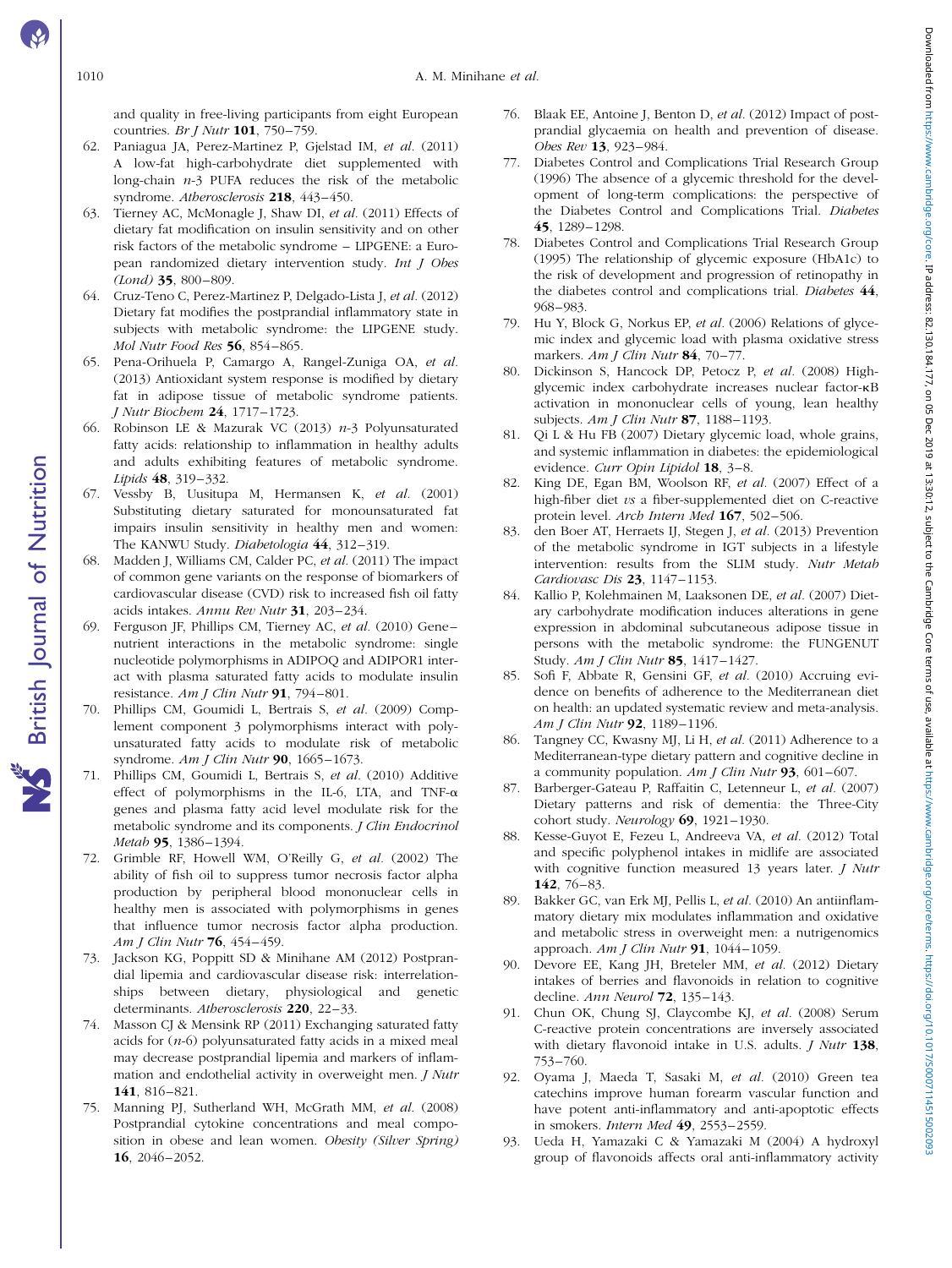and inhibition of systemic tumor necrosis factor-alpha production. Biosci Biotechnol Biochem 68, 119–125.

- 94. Zern TL, Wood RJ, Greene C, et al. (2005) Grape polyphenols exert a cardioprotective effect in pre- and postmenopausal women by lowering plasma lipids and reducing oxidative stress. J Nutr 135, 1911–1917.
- 95. Mandel SA, Amit T, Kalfon L, et al. (2008) Cell signaling pathways and iron chelation in the neurorestorative activity of green tea polyphenols: special reference to epigallocatechin gallate (EGCG). J Alzheimers Dis 15, 211–222.
- 96. Schroeter H, Spencer JP, Rice-Evans C, et al. (2001) Flavonoids protect neurons from oxidized low-densitylipoprotein-induced apoptosis involving c-Jun N-terminal kinase (JNK), c-Jun and caspase-3. Biochem J 358, 547–557.
- 97. Schroeter H, Bahia P, Spencer JPE, et al. (2007) (2)Epicatechin stimulates ERK-dependent cyclic AMP response element activity and upregulates GLUR2 in cortical neurons. J Neurochem 101, 1596-1606.
- 98. Vauzour D, Vafeiadou K, Rice-Evans C, et al. (2007) Activation of pro-survival Akt and ERK1/2 signalling pathways underlie the anti-apoptotic effects of flavanones in cortical neurons. *J Neurochem* **103**, 1355-1367.
- 99. González-Gallego J, García-Mediavilla MV, Sánchez-Campos S, et al. (2010) Fruit polyphenols, immunity and inflammation. Br J Nutr 104, S15–S27.
- 100. Spencer JP, Vafeiadou K, Williams RJ, et al. (2012) Neuroinflammation: modulation by flavonoids and mechanisms of action. Mol Aspects Med 33, 83–97.
- 101. British Nutrition Foundation (editor). (2013) Nutrition and Development: Short and Long Term Consequences for Health. Oxford: Wiley-Blackwell.
- 102. Franzek EJ, Sprangers N, Janssens AC, et al. (2008) Prenatal exposure to the 1944–45 Dutch 'hunger winter' and addiction later in life. Addiction 103, 433–438.
- 103. Heijmans BT, Tobi EW, Stein AD, et al. (2008) Persistent epigenetic differences associated with prenatal exposure to famine in humans. Proc Natl Acad Sci U S A 105, 17046–17049.
- 104. Roseboom TJ, van der Meulen JH, Ravelli AC, et al. (2001) Effects of prenatal exposure to the Dutch famine on adult disease in later life: an overview. Mol Cell Endocrinol 185, 93–98.
- 105. Cottrell EC & Ozanne SE (2008) Early life programming of obesity and metabolic disease. Physiol Behav 94, 17–28.
- 106. McMillen IC, Rattanatray L, Duffield JA, et al. (2009) The early origins of later obesity: pathways and mechanisms. Adv Exp Med Biol 646, 71–81.
- 107. Frias AE & Grove KL (2012) Obesity: a transgenerational problem linked to nutrition during pregnancy. Semin Reprod Med 30, 472–478.
- 108. Hales CN, Barker DJ, Clark PM, et al. (1991) Fetal and infant growth and impaired glucose tolerance at age 64. BMJ 303, 1019–1022.
- 109. Hales CN & Barker DJ (2001) The thrifty phenotype hypothesis. Br Med Bull 60, 5–20.
- 110. Gluckman PD, Hanson MA, Morton SM, et al. (2005) Lifelong echoes – a critical analysis of the developmental origins of adult disease model. Biol Neonate 287, 127–139.
- 111. McMullen S, Langley-Evans SC, Gambling L, et al. (2012) A common cause for a common phenotype: the gatekeeper hypothesis in fetal programming. Med Hypotheses 78, 88–94.
- 112. Gluckman PD, Cutfield W, Hofman P, et al. (2005) The fetal, neonatal, and infant environments – the long-term consequences for disease risk. Early Hum Dev 81, 51–59.
- 113. Swali A, McMullen S, Hayes H, et al. (2011) Cell cycle regulation and cytoskeletal remodelling are critical processes in the nutritional programming of embryonic development. PLoS One **6**, e23189.
- 114. Lazar MA (2005) How obesity causes diabetes: not a tall tale. Science 307, 373–375.
- 115. McClung JP & Karl JP (2009) Iron deficiency and obesity: the contribution of inflammation and diminished iron absorption. Nutr Rev  $67$ , 100-104.
- 116. Gambling L, Danzeisen R, Gair S, et al. (2001) Effect of iron deficiency on placental transfer of iron and expression of iron transport proteins in vivo and in vitro. Biochem J 356, 883–889.
- 117. Gambling L, Dunford S, Wallace DI, et al. (2003) Iron deficiency during pregnancy affects postnatal blood pressure in the rat.  $J$  Physiol 552, 603-610.
- 118. Georgieff MK (2011) Long-term brain and behavioral consequences of early iron deficiency. Nutr Rev 69, S43-S48.
- 119. Siddappa AM, Georgieff MK, Wewerka S, et al. (2004) Iron deficiency alters auditory recognition memory in newborn infants of diabetic mothers. Pediatr Res 7, 7.
- 120. Bekri S, Gual P, Anty R, et al. (2006) Increased adipose tissue expression of hepcidin in severe obesity is independent from diabetes and NASH. Gastroenterol 131, 788-796.
- 121. Zafon C, Lecube A & Simo R (2010) Iron in obesity. An ancient micronutrient for a modern disease. Obes Rev 11, 322–328.
- 122. Laftah AH, Ramesh B, Simpson RJ, et al. (2004) Effect of hepcidin on intestinal iron absorption in mice. Blood 103, 3940–3944.
- 123. Huber M, Knottnerus JA, Green L, et al. (2011) How should we define health? BMJ 343, d4163.
- 124. Nappo F, Esposito K, Cioffi M, et al. (2002) Postprandial endothelial activation in healthy subjects and in type 2 diabetic patients: role of fat and carbohydrate meals. J Am Coll Cardiol 39, 1145–1150.
- 125. Esposito K, Nappo F, Giugliano F, et al. (2003) Meal modulation of circulating interleukin 18 and adiponectin concentrations in healthy subjects and in patients with type 2 diabetes mellitus. Am J Clin Nutr 78, 1135-1140.
- 126. Michaeli B, Berger MM, Revelly JP, et al. (2007) Effects of fish oil on the neuro-endocrine responses to an endotoxin challenge in healthy volunteers. Clin Nutr 26, 70-77.
- 127. Rhodes LE, Darby G, Massey KA, et al. (2013) Oral green tea catechin metabolites are incorporated into human skin and protect against UV radiation-induced cutaneous inflammation in association with reduced production of proinflammatory eicosanoid 12-hydroxyeicosatetraenoic acid. Br J Nutr 110, 891–900.
- 128. Pilkington SM, Massey KA, Bennett SP, et al. (2013) Randomized controlled trial of oral omega-3 PUFA in solar-simulated radiation-induced suppression of human cutaneous immune responses. Am J Clin Nutr 97, 646–652.
- 129. Wopereis S, Wolvers D, van Erk M, et al. (2013) Assessment of inflammatory resilience in healthy subjects using dietary lipid and glucose challenges. BMC Med Genomics 6, 44.
- 130. Rudkowska I, Paradis AM, Thifault E, et al. (2013) Transcriptomic and metabolomic signatures of an  $n-3$ polyunsaturated fatty acids supplementation in a normolipidemic/normocholesterolemic Caucasian population. J Nutr Biochem 24, 54–61.
- 131. Swan AL, Mobasheri A, Allaway D, et al. (2013) Application of machine learning to proteomics data: classification and biomarker identification in postgenomics biology. OMICS 17, 595–610.